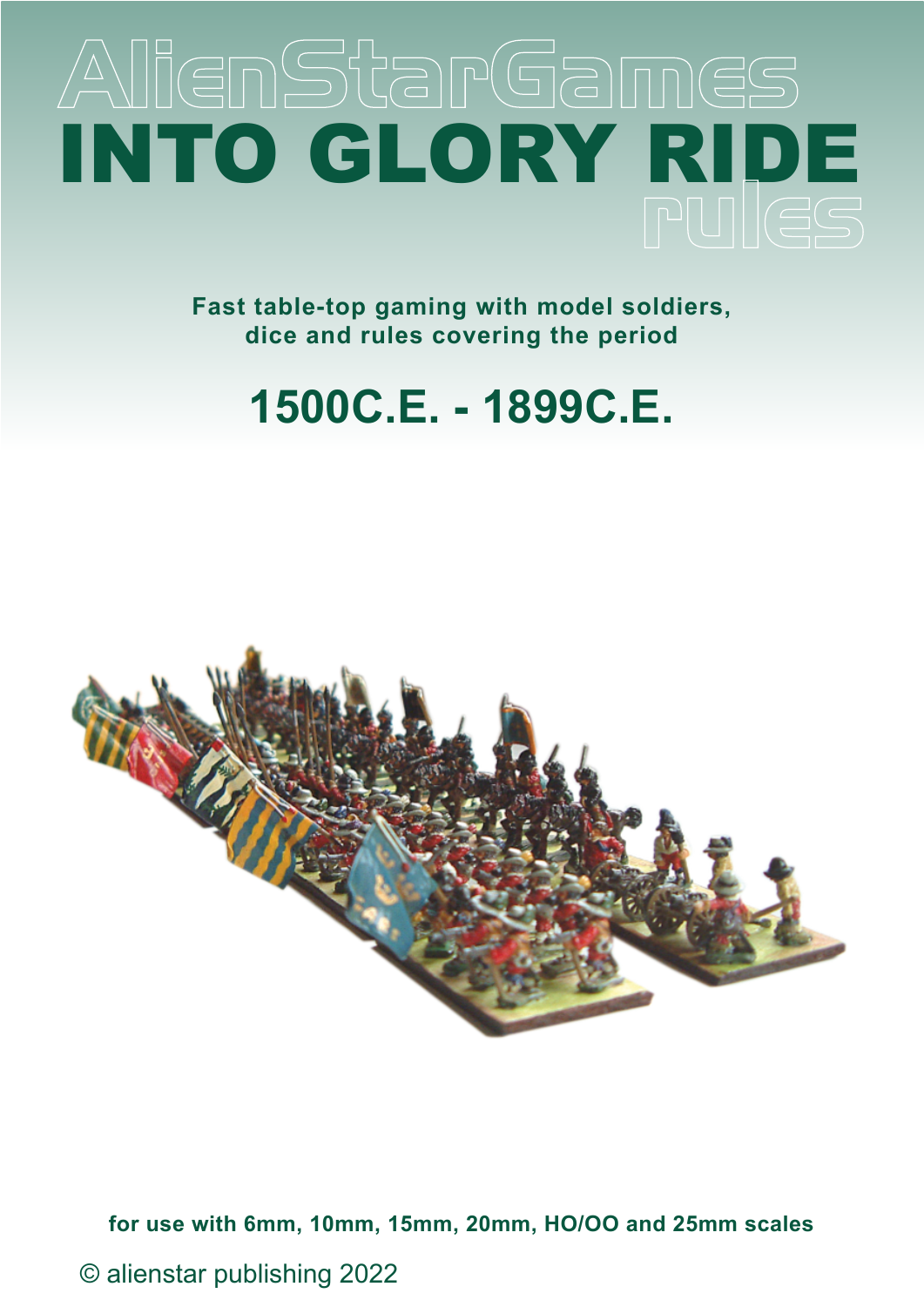Welcome to Into Glory Ride a set of wargame rules from AlienstarGames that cover the period 1500 to 1899. The other sets we produce are as follows: Historicon, a fast play anceint, dark age and medieval set with lots of dice, Core System 4 an in-depth Historical set, Phalanx a fast play ancient and Medieval set, plus a WW2 and WW3 set. Each was written with a particular aim in mind. This set is an extension of Phalanx. Where this set differs is in that we have concentrated on speed of play while maintaining a good level of accuracy. We hope this is achieved by using efficient game mechanics that take a pure mathematical approach. This game contains many radical systems, terminology and mechanics of which combat resolution by one die is at the forefront. A lot of effort and thinking went into this game, our hope is that you enjoy gaming with **Into Glory Ride**.

Of course, your initial reaction may be "1500 - 1900, that's not really sensible?". However, while developing and testing this set we started to see no logical reason to subdivide the period of 1500 to 1899 into the classic periods of Renaissance, Marlburian, Napoleonic, ACW and Colonial. We see the period from a different perspective, that of the increasing lethality of firearms and their effect on the field. Physics and physical constrains are our guidelines. In other areas not much changed, a Soldier at the battle of Omdurman would not find himself too out of place at Waterloo, albeit, his weapons being much more lethal. The dense close order of Line Infantry (1700ish) gave way to the thick skirmishing lines of the ACW and Colonial period. Even WW1 was fought using 19th Century thinking, albeit with massive fire power. Just be incompetent and you'll game quite realistically.

This period offers a huge variety of situations to test your skills, many with a wide variety of tactical doctrines or lack of them. The tactical methods of the Zulu, Dervishes, Zulus and others would not be found out of place by a Roman. A period of contrasts. The new technology, disciplined salvoes and old world weapons. From the Wars of Religion (!!??), the Sport of Kings, the huge armies of the Napoleonic period, the Crimea, ACW, to the smaller professional armies of the Colonial period. You'll fight all over the world, over all sorts of terrain, facing diverse enemies with only your egos and pride the only casualties.

Enjoy.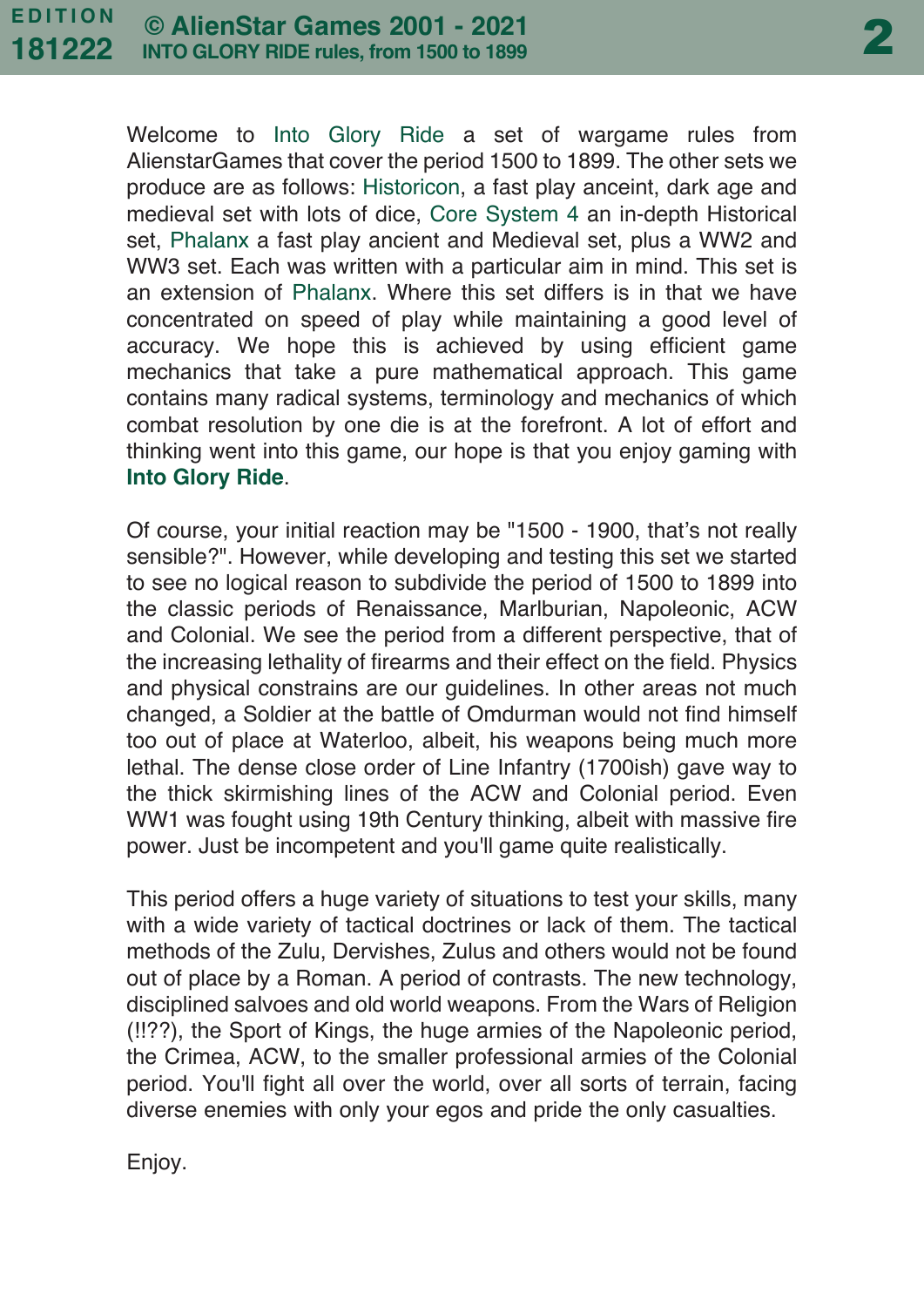#### **EQUIPMENT.**

To play this game you will need a number of model soldiers, hopefully proudly painted, a selection of polyhedral dice, a table on which the game is played and some model terrain. We'll run through troop types, scales, setting up the battle (terrain rules etc.) and finally the battle rules.

#### **MODEL SCALE.**

The most popular scale by far is 15mm. They are relatively inexpensive and some makes are beautifully detailed. Other scales have their own virtue, these are 25mm and 6mm. You can use either with this set. My own preference is for the 15mm scale.

#### **TROOP TYPES.**

Your nicely painted figures should perform on the table top in a similar fashion to how their real life counterparts acted on the battlefield. To facilitate this effect we categorise troops according to a class. These classes and their hierarchy are as follows.

There are four general classifications each with sub-classes, two army classes and five integrity classes. The three General Classes are **FOOT**, **MOUNTED** and **ANIMAL**.

The sub-classes of the **FOOT** class are as follows;

**HIP**: **Heavy Infantry Pikes**. Foot troops in a solid close formation armed with pikes. **Advantage**: Pikes are used in deep formation and can roll over any but the most resolute foot. **Disadvantage**: Very sensitive to difficult terrain. The deep mass made formation keeping and manoeuvre difficult and terrain would also disrupt the formation. Such as Later Swiss, ECW Pike.

**HIS**: **Heavy Infantry Spears**. Foot troops in close formation armed with large shields and a long thrusting spear such as Spartan Hoplites or Ashigaru. **Advantage**: Their tight formation and large shields gave them good resisting power. **Disadvantage**: Sensitive to difficult terrain. Not very manoeuvrable, weak flanks, risk of being overlapped or outflanked by light troops. Vulnerable to missiles if they have no support from similar troops.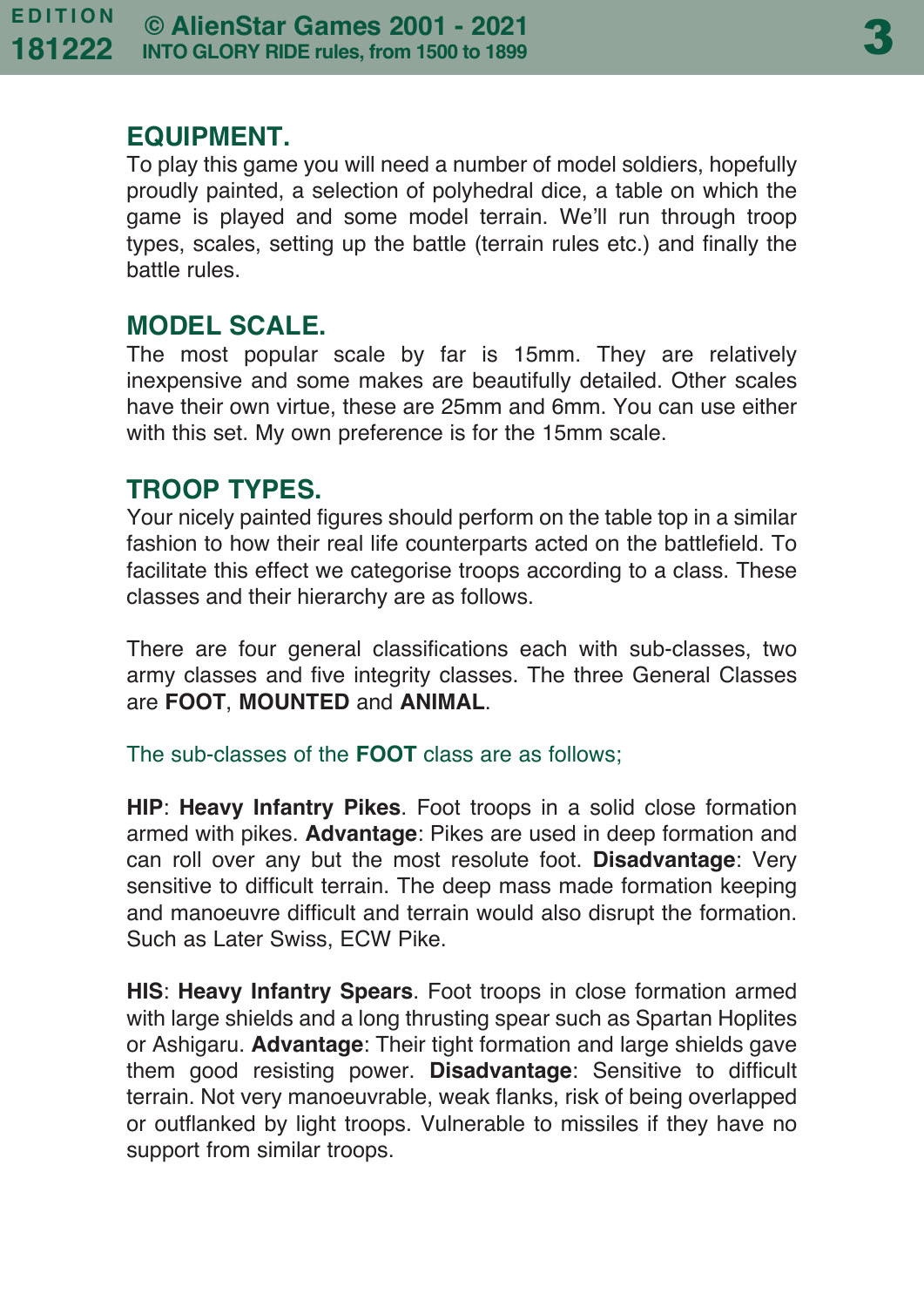**HIM**: **Heavy Infantry Missiles**. Close or Loose foot troops whose main weapon of engagement is at a distance using bow, longbow, crossbow or firearms in volleys of fire at command. **Advantage**: Particularly effective against mounted troops. **Disadvantage**: Sensitive to difficult terrain. Weak in melee, especially against mounted troops if they manage to get into contact. Later armed with stakes, feathers and long bayonets which part compensated. Napoleonic Line infantry fall into this class. Further, HIM are sub-divided into 5 periods if firearm as below:

| <b>Period Name</b> | <b>Examples</b>                       | <b>Period Covered</b> |
|--------------------|---------------------------------------|-----------------------|
| Epoch I            | Hand Guns, Arquebus, Wheelock Muskets | 1500 to 1580          |
| <b>Epoch II</b>    | Flintlock Muskets, Brown Bess.        | 1580 to 1835          |
| <b>Epoch III</b>   | Percussion Lock, Minie Rifle.         | 1835 to 1855          |
| <b>Epoch IV</b>    | Snider-Enfield, Martini-Henry.        | 1855 to 1885          |
| <b>Epoch V</b>     | Lee-Metford, Lee-Enfield.             | 1885 to 1900          |

The periods overlap by up to 20 years, sometime more.

**HIN**: **Heavy Infantry**. Foot troops whose main roll is close combat and armed with such weapons as the pilum, angon (or similar), or two handed shafted weapons such as halberd or naginata, or with short ranged throwing weapons such as javelin and/or dart. **Advantage**: Strong against any foot except **HIP** in good order. **Disadvantage**: Sensitive to difficult terrain. Can be prone to cavalry if caught in good terrain. Example: Samurai, Billmen, Halberdiers, Early Swiss.

**HIW**: **Heavy Infantry Warband**. Close formation foot troops whose prime roll was to break an enemy with a fanatic charge to contact. Advantage: May sweep all before them, even **HIP**. Disadvantage: Sensitive to difficult terrain. Prone to cavalry (but less so that **LIW**) if caught in the open, formation keeping and control difficult due to their irregular nature. **LIS** can fight them on even terms. Example: Scots, Irish.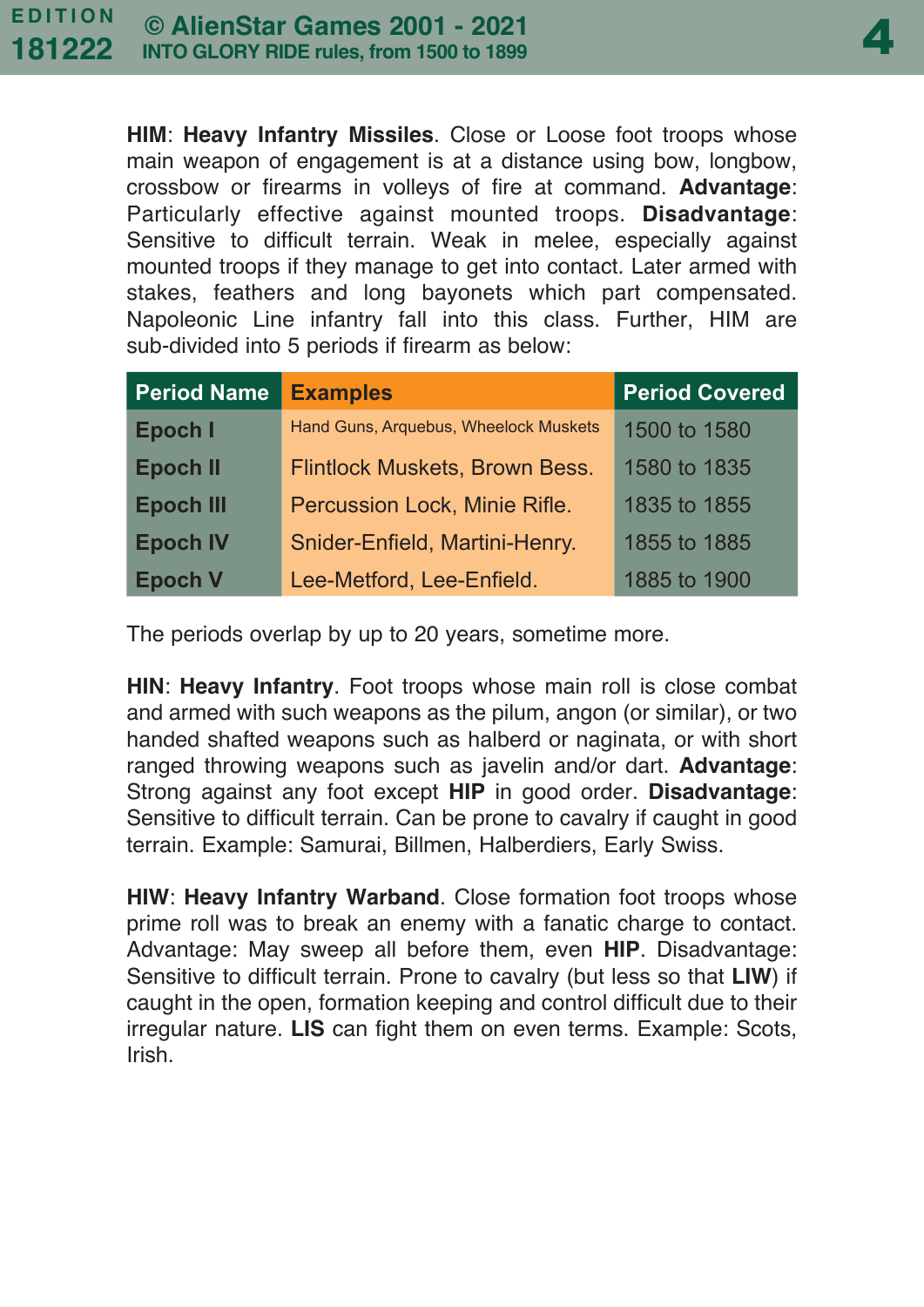**LIW**: **Light Infantry Warband**. Loose formation foot troops whose prime roll was to break an enemy with a fanatic charge to contact. **Advantage**: Immune to difficult terrain. May sweep all before them, even HIP. LIW are more flexible in dealing with difficult terrain than HIW, and can built up more speed and momentum in the charge compared with the dense and slow moving formation of **HIW**. This makes them very dangerous. **Disadvantage**: Prone to cavalry if caught in the open, formation keeping and control difficult due to their irregular nature. LIS can fight them on even terms. Example: Zulu, Scots, Irish.

**LIS**: **Light Infantry Spears**. Loose formation foot primarily armed with large shields and a long thrusting weapon such as the Yari. **Advantage**: Immune to difficult terrain, can avoid contact of close formation troops and shoot or skirmish them at a distance, the ideal counter to **HIW** and **LIW**. Able to Drive off **LIN** and **VLI**. **Disadvantage**: Vulnerable to mounted troops. Example: Ashigaru.

**LIN**: **Light Infantry**. **Loose** formation foot armed with shield and javelins or firearm with the aim to skirmish a close formation battle line at distance, evading if charged. **Advantage**: Immune to difficult terrain, may slow or even halt the advance of close formation foot. Able to drive off **VLI**. **Disadvantage**: Vulnerable in open terrain especially against mounted troops. Example: Jaegers.

**VLI**: **Very Light Infantry**. Open formation foot armed with a variety of missile weapons including Hand Guns, arquebus, musket and perhaps shields. They persistently hang around enemy foot causing a small number of casualties due to their shooting perhaps forcing HI to halt and present shields. **Advantage**: Can pester slow moving HI with a constant dribble of casualties and running away if charged, VLI are used to slow and sometimes pin an enemy unit. **Disadvantage**: Avoid melee with the enemy. Example: Some Voltiguers.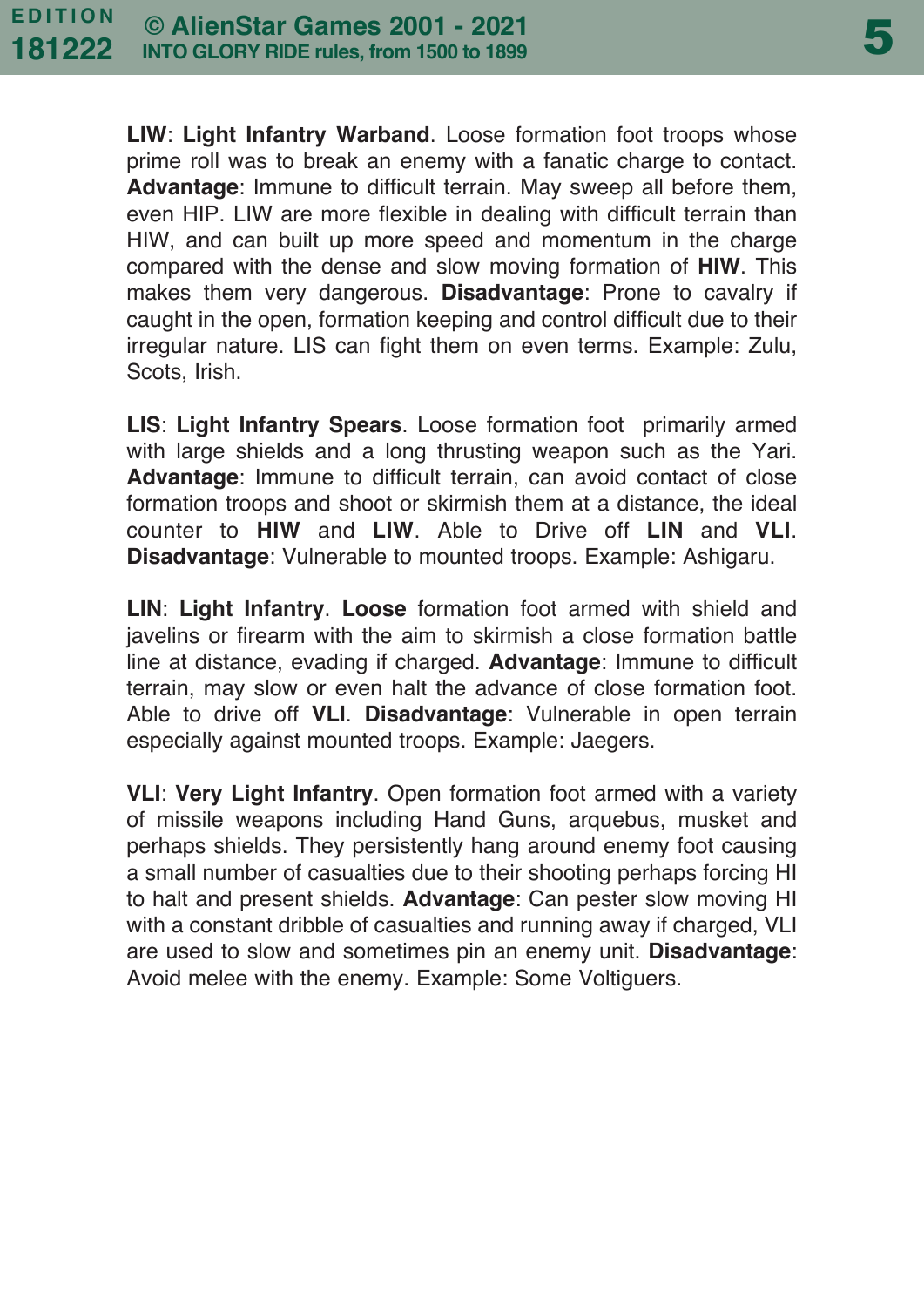6

#### The sub-classes of the MOUNTED class are as follows.

**CAT**: **Cataphracts**, **Knights**. Mounted troops in loose or close formation. Equipped in full metal armour of either plate or mail and mounted on horses similarly equipped. Their role was a charge to contact in the hope that the impetus and shock of contact would route the enemy. **Advantages**: Only steady foot in deep formation could resist the charge, others were just ridden down. **Disadvantages**: They demonstrated a sensitivity to terrain, could be pestered and taken in the flanks by **LSC** and are vulnerable to the massed missile fire of **HIM**.

**HCC**: **Heavy Charging Cavalry**. Loose formation troops in partial metal armour mounted on horses that are unarmoured or have partial metal or cloth armour. Generally armed with a lance, pistols or sabre their function was to break the enemy with a charge to contact. **Advantage**: Only steady foot in deep formation or firearms could resist the charge, others, except **CAT** were ridden down. **Disadvantages**: They demonstrated a sensitivity to terrain, could be pestered and taken in the flanks by **LSC** and are vulnerable to the massed missile fire of **HIM**. Example: Cuirassiers, Lancers.

**HSC**: **Heavy Skirmishing Cavalry**. Loose formation troops in partial metal armour mounted on horses that are unarmoured or have partial metal or cloth armour. Primarily armed with javelins, bows, swords, pistols, rifle or carbine, their function was to weaken the enemy by skirmish shooting before delivering the fatal charge. **Advantages**: Generally effective against all troops especially the LI variants. **Disadvantages**: Can be ridden down by **CAT** and **HCC**, sensitive to difficult terrain and the massed fire of **HIM**. Example: Hussars.

**LSC**: **Light Skirmishing Cavalry**. Un-armoured open formation troops on un-armoured horses. Armed with pistols, musket, carbine, rifle, sabres, bow or javelin. Their function was to harass enemy troops, out manoeuvre and take them in the flanks and to drive off the lighter foot troops. **Advantages**: Usually fast and mobile, useful for scouting, fast strikes and getting behind the flank lines on the enemy. **Disadvantages**: Avoid melee with the heavier troop types unless at an advantage. Example: Hussars.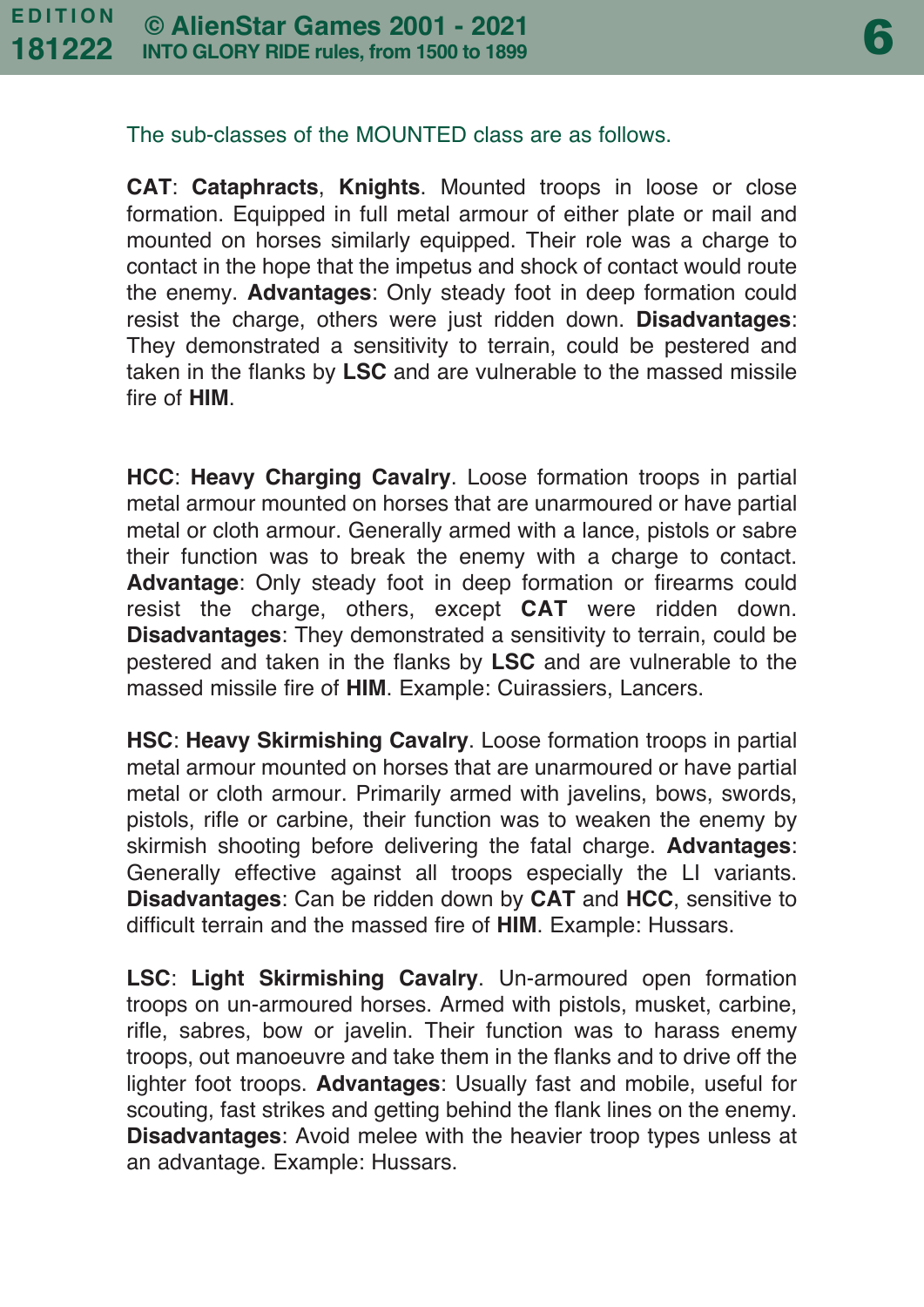7

The shooting weapons of **LIN**, **VLI**, **HSC** and **LSC** also are classed according to their epoch.

#### The sub-classes of the ANIMAL class are:

**ELE**: **Elephants**. Un-armoured or armoured Indian elephants, with or without a howdah and a crew of up to four. **Advantages**: Very intimidating to close formation foot who presented a nice solid target, some horse were afraid to close with them. **Disadvantages**: Unreliable, even when trained, elephants are by nature gentle creatures not well suited to war (Humans - learn!). Can also be countered by the missiles and manoeuvrability of light foot troops or the fireshock of salvo foot or artillery.

**ART**: **Artillery**. The period employed the use of torsion, counterweight and powder artillery of various sizes. We classify them as Amalgamated or Attached. The former are those weapons (of any type) used collectively in a 'battery' and have a General class of **MOUNTED**. The latter are those (generally smaller) weapons attached to foot Vignettes and thus, have a General class of **FOOT**. An example of this would be Battalion, Gatling or Maxim Guns attached to Infantry units. If the artillery Vignette is Attached, integrate an artillery model into that of a Foot Vignette, or place a model touching the behind or the side edge of the Vignette, the two then, are counted as one Vignette. ART, like HIM are also available in Epochs I to V and in addition have Light, Medium and Heavy 'weights'.

#### **ARMY CLASSES**

There are two army classes. Regular Army and Irregular Army.

**RA** (**Regular Army**) troops as the name suggests belong to a regular army, usually professional and uniformed. **RA** troops are trained and disciplined to obey orders. Whether in combat or manoeuvre, the emphasis is on mutual co-operation. Advantages: Able to manoeuvre in small bodies depending on other class definitions.

**IA** (**Irregular Army**) troops have a more informal organisation usually along tribal or feudal lines or as a matter of social psychology. They fight as a group of individuals. IA class troops are often difficult to control due these reasons and to their personal motivation and/or dislike for rigid command.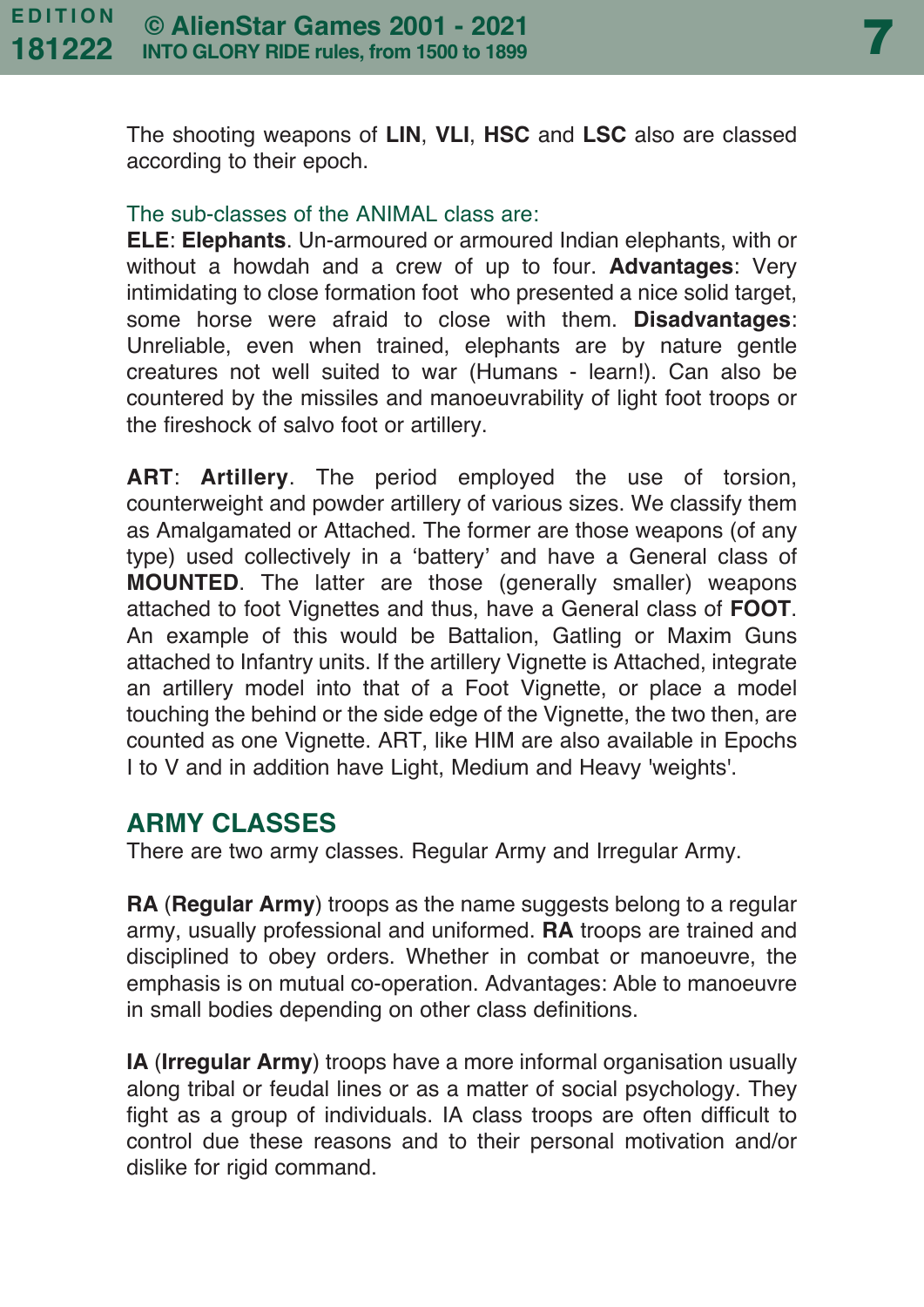#### **INTEGRITY CLASSES**

Integrity encompasses such qualities as morale, determination, elan, ferocity, discipline, steadfastness, loyalty, armour and the reaction to the stress of combat. There are five integrity classes, these are:

- **Class V** Troops of the highest quality morale, loyalty, training and discipline if RA class or ferocity, frenzy and zeal if IA class. Such examples as Gendarmes, Zulus and some Samurai.
- **Class IV** Troops exhibiting above average qualities of morale, loyalty, training and discipline if RA class or ferocity, frenzy and zeal if IA class. Such as Cromwell's Ironsides, British Colonial, Grenadiers.
- **Class III** Troops of average quality and ability such as Pike blocks, Most Line and Light Infantry, most cavalry and phalanx troops.
- **Class II** Troops of below average quality such as green, raw or garrison troops.
- **Class I** Troops of low or little combat ability, morale and unit integrity. Fearful and reluctant to close with the enemy. Troops such as levy fall into this class.

**BASING AND ORGANISING YOUR TROOPS INTO GLORY RIDE** is an army level game. This means that you are an army commander and concerned with the mechanics of that level of command. Low level organisations and command is left to your subordinates. Your subordinates know how to command their troops and they, in turn, know how to fight. Therefore, we are not going to organise the troops in a low-level fashion but as real army commander would view it: in Lines, Wings, Battles, Regiments and Divisions. The lowest tactical unit is what we call the Vignette. Your army is comprised of 12 Vignettes. An attached ART Vignette is merged with an HIM Vignette. Some armies have 6 or 24 Vignettes, these will be detailed in the army lists. Vignettes are subdivided into tactical units such as Battalions, Regiments or warbands.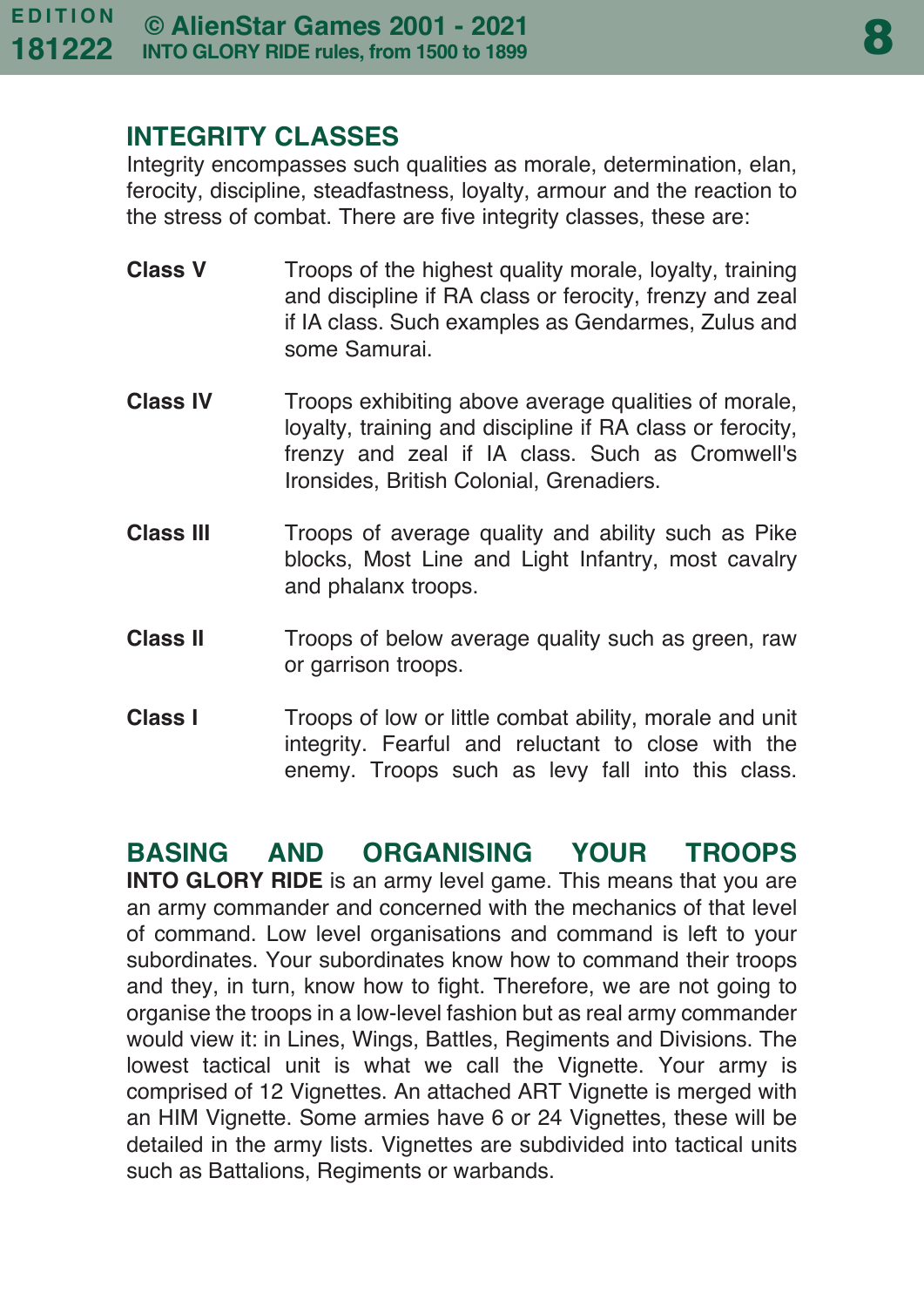The below table gives a number of options for the base size of each of your armies Vignettes.

| <b>Scale</b> | <b>Option1</b>  | <b>Option2</b>  | Option <sub>3</sub> |  |
|--------------|-----------------|-----------------|---------------------|--|
| 25mm         | 6cm             | 12cm            | 18cm                |  |
| $15-20$ mm   | 6 or 4cm        | 8 <sub>cm</sub> | 12cm                |  |
| 6mm          | 2 <sub>cm</sub> | 4cm             | 6 <sub>cm</sub>     |  |
| Table 1      |                 |                 |                     |  |

You can choose any option depending on the number of figures you have in your collection. You will find that the frontages of the Vignettes are multiples of the most commonly used frontages used in other games, so re-basing is not required. Vignette depth is not critical, but foot troops should be based two ranks deep. Mounted troops should be based in one or two ranks as aesthetically pleasing ideally on a base as deep as it is wide. Close formation troops should be mounted on the base shoulder to shoulder, loose formation troops should have about a one figure gap between them, open formation troops should have a two or three figure gap between them. This is to reflect the density of their formation and to make visible identification easier. RA class troops should be positioned evenly on the base while IA class troops should have a disorganised irregular look. If you have mounted your troops to another set of rules, no problem, just place the stands together to form the Vignette of the required size. Of course, if you base your troops native to this set you can go to town on the modelling of the base and create a truly inspiring model Vignette, hence our term. If you are basing your troops for use with this set then OPTION 2 (as above) is the 'standard' Vignette size.

A Vignette represents an average of 2000 HIP, 1500 HIS or 1000 other close formation troops (this is to reflect their historical depth), 750 loose formation troops or 500 open formation troops. If you are using inherently small armies you can half this number or ten times this for Napoleonic armies. We have chosen 12 Vignettes as the army size, not just to share commonality with another popular fast play set, but because this number is divisible by 6, 4, 3 and 2 making organisation in to lines and wings very efficient.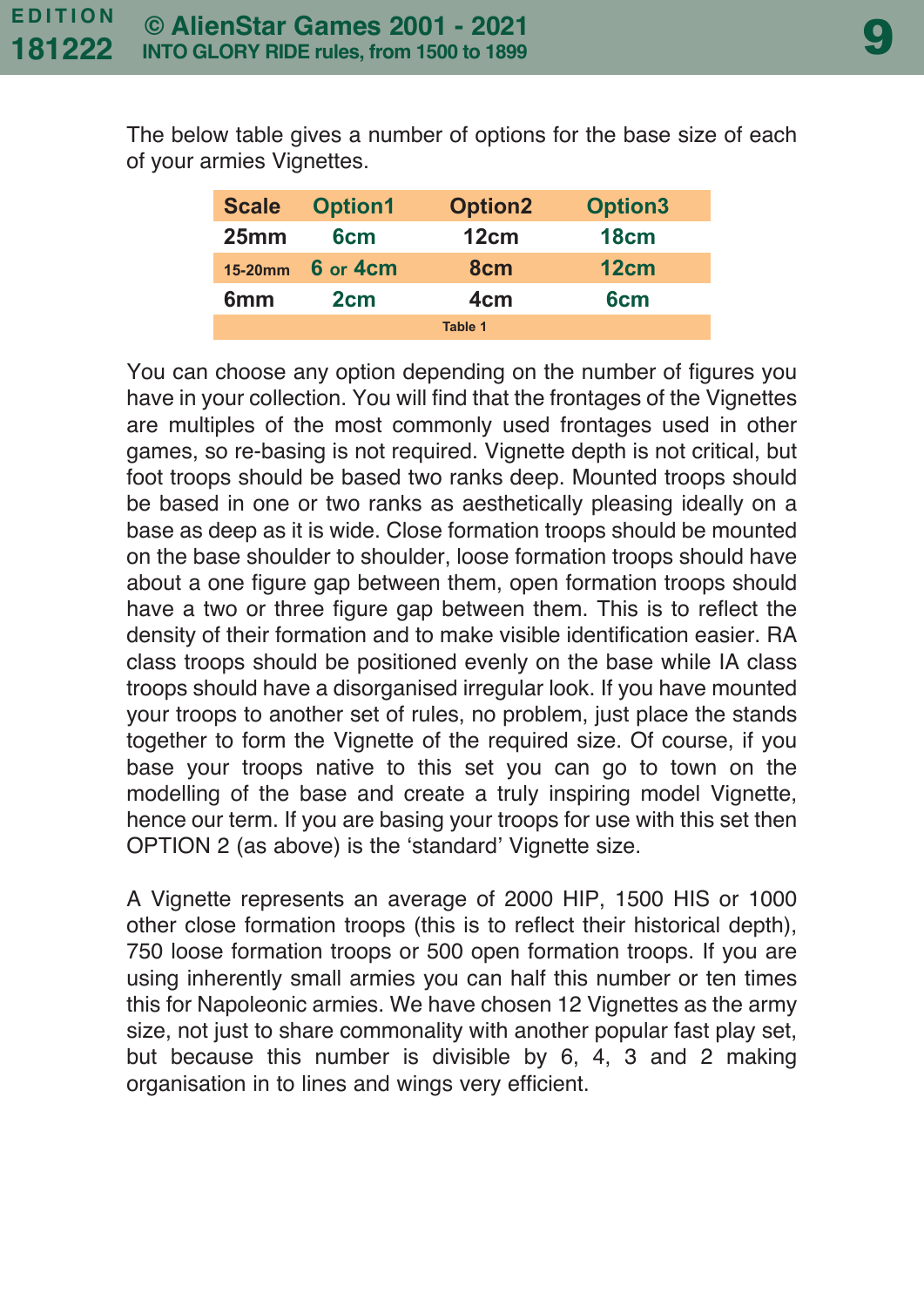#### **THE TABLE**

The table that the game is played upon is a standard wargames table that is usually 4'x4', 6'x4', 8'x4' or 8'x5' depending on scale and room. The surface of the table is divided into 20", 16" or 12" squares as required. See "What table size shall I use" found at the end of the rules. Carpet tiles are ideal for this or terrain blocks. Then, for each square throw an eight sided dice on the below table, the result is the terrain piece/type that occupies each square.

| <b>Score</b>   | <b>TERRAIN TYPE</b>       |
|----------------|---------------------------|
| 1 to 4         | No Terrain or open Area   |
| 5              | Gentle Hill*              |
| 6              | Steep Hill**              |
| $\overline{7}$ | Wood**                    |
| 8              | <b>Built up Area**</b>    |
| 9+             | <b>Impassable Terrain</b> |

Terrain pieces cannot be any larger than the square that they are in, nor smaller than half a square. Add two to the dice score when throwing for the terrain type in the squares that border the table edge. Impassable terrain is such as mountains, highland, swamp, bog, lake, sea or Major River. After Terrain has been placed, both players throw a six-sided die. The player with the highest score can remove up to two pieces, or swap the positions of two pieces to his choice. If one player exceeds his opponents score by 5, the looser must write down his order of march and then move in that order across any one of the tables diagonals. The higher scoring may deploy anywhere within 30cm of his opponent at any time during the march. Then the first turn is decided by another die throw, the higher score moving first. Terrain pieces marked \* give a combat advantage in some circumstances. Terrain pieces marked \*\* give some troops moving into them a combat penalty.

#### **TIME SCALE AND BATTLE READINESS**

Troops of this period did not have the same time consciousness of today. Battles are considered to take place in the morning or afternoon, generally being set pieces with both sides prepared.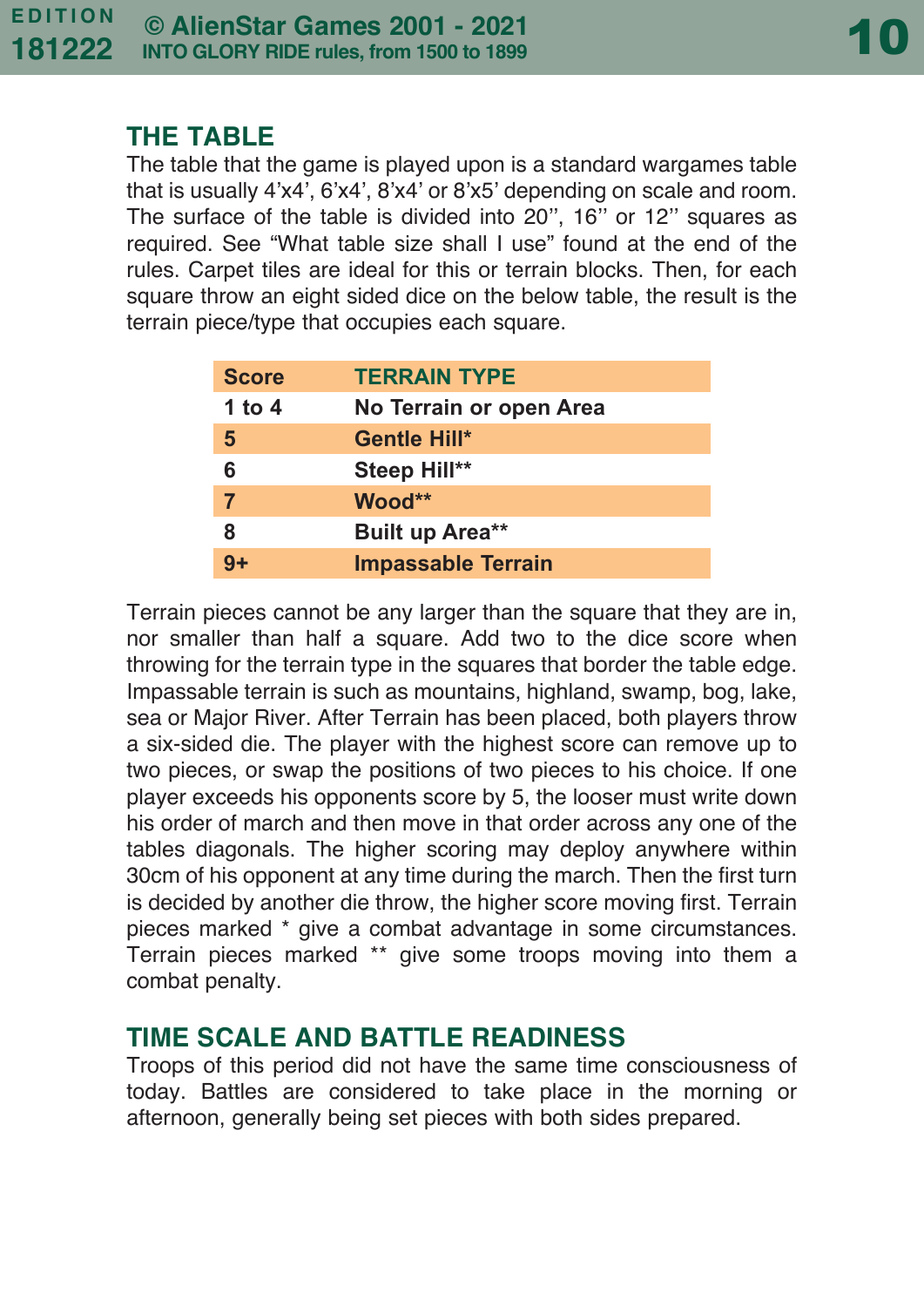#### **DEPLOYMENT**

You can deploy your troops in the following zones as the diagram of the games table is demonstrated in Fig. 1 below with diagonals.



Using any one of the table sizes as on P8, the Rear Zone is 8in deep as measured in from the table edge and the Flank Sector is 60cm if using an 8' table, 45cm if using a 6' table and 30cm if using a 4' table, as measured in from the table edge.

All your Vignettes have to be initially deployed in the Rear Zone. They can be either deployed in the Rear Zone of the Centre Sector or the Rear Zone of the Flank Sectors. Some Vignettes can be placed immediately behind another to increase combat advantage, in this case they are treated as a single Vignette. Unless permitted by the army list, all Vignettes must be deployed in one line, this is the **MAIN BATTLE LINE** (**MBL**). The exception to this is **LIS**, **LIN**, **VLI**, **LSC** and **HSC** which can be deployed in front of, to the side of, or behind the **MBL**. There may not be a gap of greater than the frontage of three Vignettes (depending on what scale and Option you use, this distance will vary) between any Vignette of the **MBL**. Any section of the **MBL** that extends into the Flank sectors at deployment are called **Wings** (see Page 12). The narrowest gap that can be passed through is the frontage of a Vignette. **LIS**, **LIN** and **LSC** can pass through a gap of half this. **VLI** can move through any troops belonging to their side.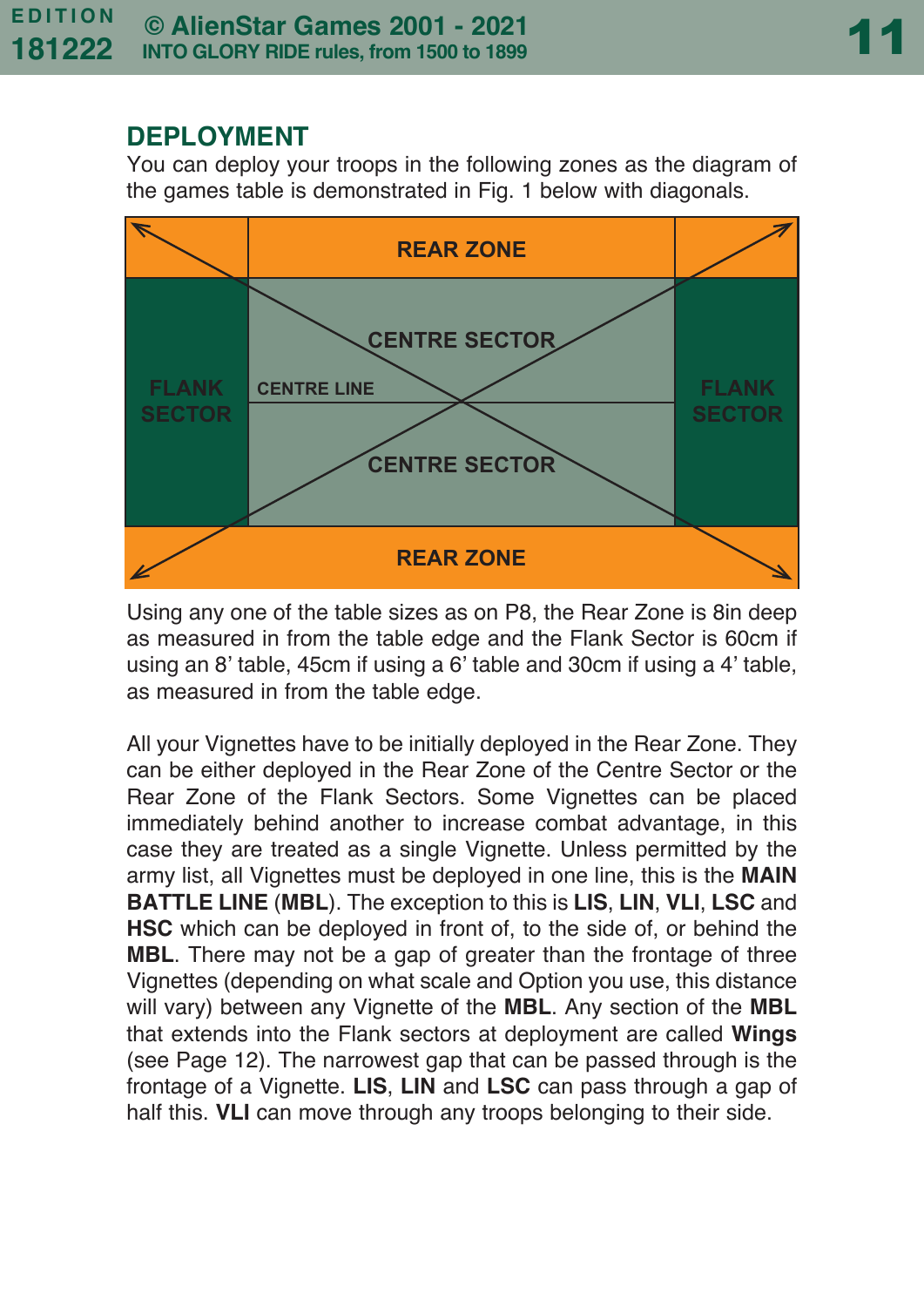For example, if you are using Option 2 in 15mm, the gap between Vignettes of the **MBL** cannot be greater than 24cm, the minimum gap that a Vignette can pass through is also 8cm. **LIS**, **LIN**, **VLI** and **LSC** would be able to pass through a gap a 4cm. Have terrain pieces further apart than the frontage of one of your Vignettes.

#### **MOVEMENT**

The movement rate of Vignettes is as on the below table;

| <b>VIGNETTE TYPE</b> | <b>TURN</b> | Good Going    | <b>Bad Going</b> |  |  |
|----------------------|-------------|---------------|------------------|--|--|
| LSC:                 | 180°        | 3             | $1.5$ (cp)       |  |  |
| HCC, HSC:            | $90^\circ$  | $\mathcal{P}$ | $1$ (cp)         |  |  |
| VLI:                 | 180°        | 1.5           |                  |  |  |
| ELE:                 | 45°         |               |                  |  |  |
| LIW, LIS, LIN        | $90^\circ$  |               |                  |  |  |
| CAT, HIP/S/M/N/W:    | $45^\circ$  |               | $0.5$ (cp)       |  |  |
| Table 3              |             |               |                  |  |  |

When any part of a Vignette moves on or over a terrain piece described as Steep Hill, Built-up-area or Wood as on Table 2 (Page 8) the entire Vignette is counted as being in Bad Going. Movement along roads negates the effect of Bad Going. In the Bad Going column (cp) means that a combat penalty is conferred when this type of Vignette is in Bad Going. The **TURN** column gives the Vignettes maximum turn rate allowable per turn. Turning in bad going halves this. Vignettes with a Good Going turn rate of 45° turn by holding one front corner still and pivoting the other front corner. Other Vignettes turn by pivoting on the centre of their base. The figures in the Good Going and the Bad Going columns are the Vignettes move rates as expressed as Vignette widths. For example, 25mm VLI based as Option 2 will move 1.5 times its frontage, which is 18cm. The same Vignette in 15mm will move 12cm. Apart from turning the only other allowed voluntary movement is straight ahead.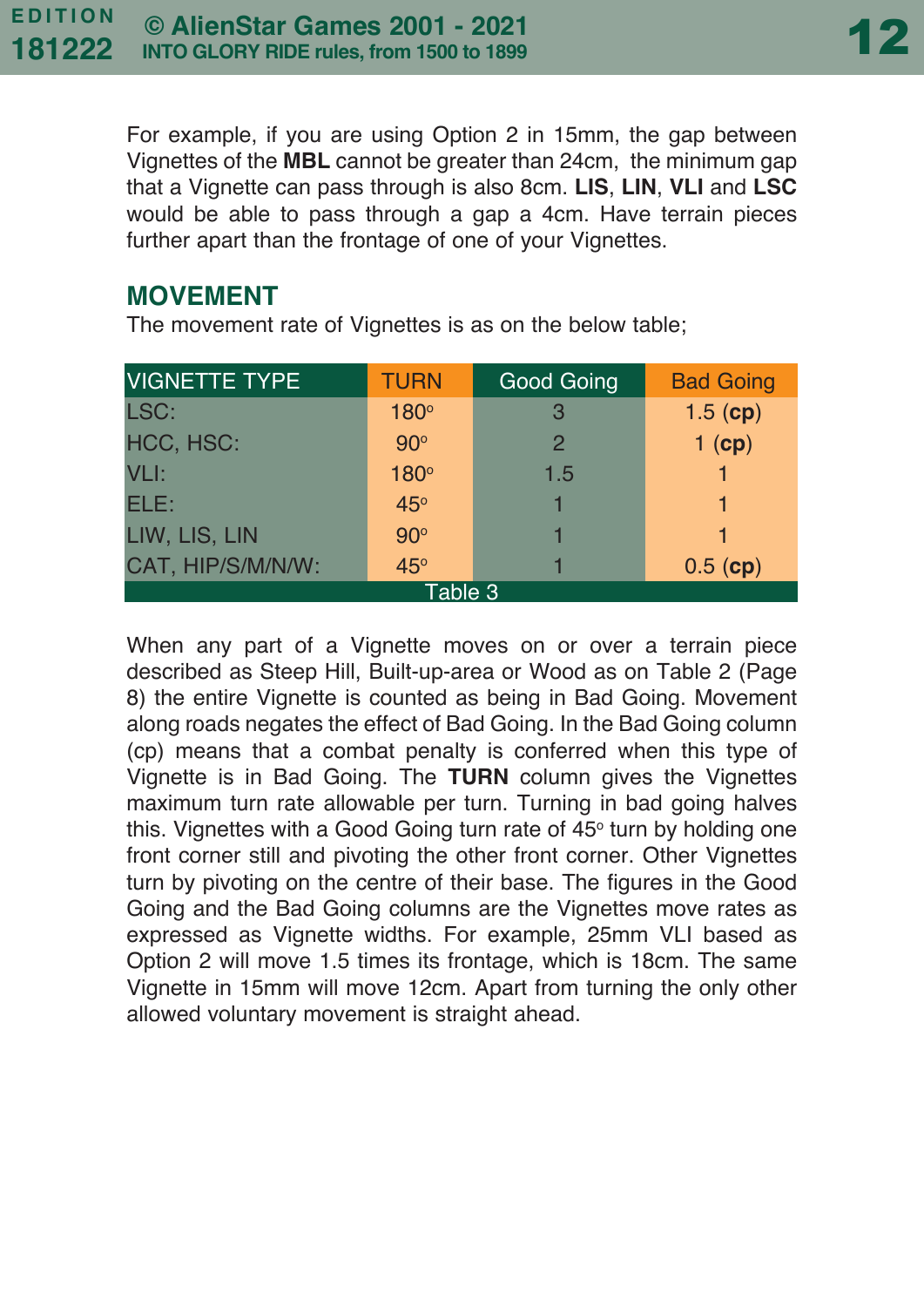#### **COMMAND AND CONTROL**

The battle is won or lost either in the deployment section or here in the Command and Control section. Good control can partly off-set a bad deployment. You may divide your army in to three parts, the Centre and two Wings. One Vignette has to be nominated as having the General, he must be represented by a suitable figure on the Vignette, this is called the General's Vignette. The Vignettes that belong to the army centre must deploy in the Rear Zone of the Centre Sector. While the Vignettes that belong to the army wings must deploy in the Rear Zone of the appropriate Flank Sector.

#### **Linked Vignettes**

There are two ways to link Vignettes, an In-Line Link and a Support Link. RA troops cannot be linked to IA troops.

**In-Line Link**: Two or more vignettes are placed together to form a contiguous line two or more vignettes wide. If the In-Line Linked vignettes turn, divide their turn rate by the number of vignettes in the link. If you like, you can leave a small gap between the vignettes. **HIP, HIS, HIN, HIM or HIW linked in this manner may not turn**.

**Support Link**: Some Vignettes can be placed immediately behind an other to gain a combat advantage to its front. Linked vignettes are merged and are counted as one vignette for the purposes of movement and combat. Linking is permanent. **HIN** can only be support-linked by **ONE** vignette of **LIN** or **VLI**. **HIP** by **HIP** or **VLI**. **HIM** by **HIM** or **VLI**. **HIS** by **LIN** or **VLI**. **LIS** by **LIS** or **VLI**.

#### **ACTIVATION**

Before you can exert any influence over a vignette, it must be activated. This simulates messengers being despatched from you, courier to destination and interpretation of orders. Activated vignettes will carry out your orders while vignettes that are not activated may act on their own initiative. The below table tells you the number of activation points it takes to activate each single vignette or link.

| <b>Troop Class</b>     | <b>Activation Points Required</b> |
|------------------------|-----------------------------------|
| <b>RA Class troops</b> |                                   |
| <b>IA Class troops</b> | ാ                                 |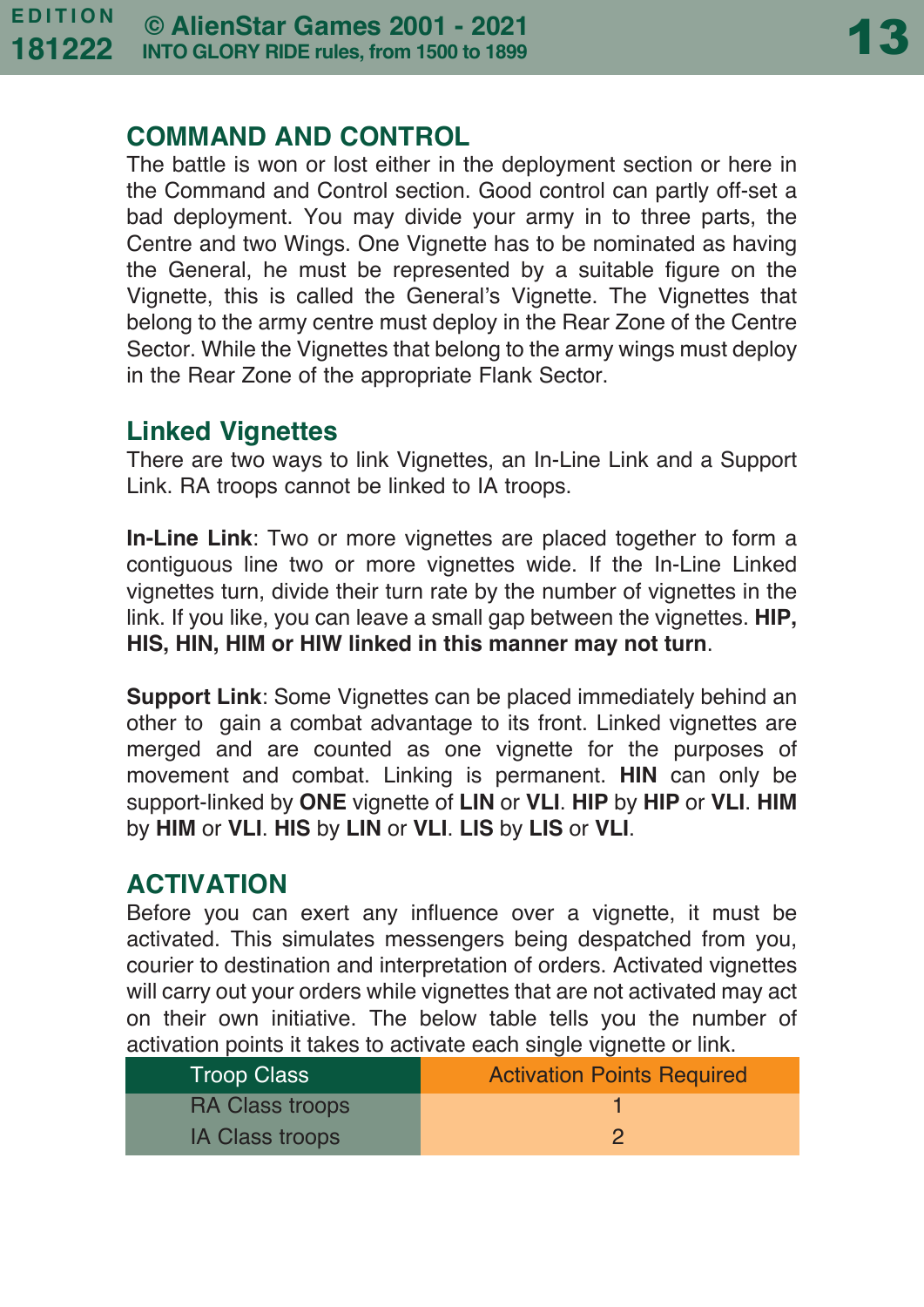The minimum number of AP's required is always 1. The number of activation points required to activate a Vignette or group of Vignettes that are linked is modified if any of the following apply:

| $+1$ | For every 4 Vignette widths distant from the General.            |
|------|------------------------------------------------------------------|
| $+1$ | If line of sight is blocked from the General's Vignette.         |
| $+1$ | If any one of the Vignettes in a link are Class I or Class II.   |
| $+2$ | If the Vignette or link is crossing to/from flank/Centre sectors |
| $+2$ | If the Vignette or link is Amalgamated ART.                      |
| $-1$ | If the Vignette is Class IV or Class V and RA.                   |

**The number of AP per turn is established by the score of a d6 if the General's vignette is IF or the average of two d6 rounded up if the General's vignette is RA**. Vignettes that are not activated may act on their own initiative, throw a d6 on the below table.

| <b>Score</b>   | <b>Action Taken</b>                                  |
|----------------|------------------------------------------------------|
| 1 or less      | Charge the nearest enemy, taking any amount of       |
|                | turns to do so.                                      |
|                | Charge the nearest enemy to the front within '3' and |
|                | within normal turn allowance otherwise do nothing.   |
| $\mathbf{2}$   | Charge enemy that is directly ahead, or shoot.       |
| $\overline{3}$ | Retreat two turns by moving directly to the rear.    |
| $\overline{4}$ | As Vignette to right, if none then as left otherwise |
|                | halt.                                                |
| 5              | As Vignette to left, if none then as right otherwise |
|                | halt.                                                |
| 6              | Do nothing.                                          |
| $7+$           | As the player wishes.                                |

Modify the die score if any of the below apply.

| -1 |  | If the Vignette is IA Class. |  |  |  |
|----|--|------------------------------|--|--|--|
|----|--|------------------------------|--|--|--|

- **-1** If the Vignette is Class IV IA.
- **-2** If the Vignette is Class V IA.
- **+1** If the Vignette is Class IV RA.
- **+2** If the Vignette is Class V RA.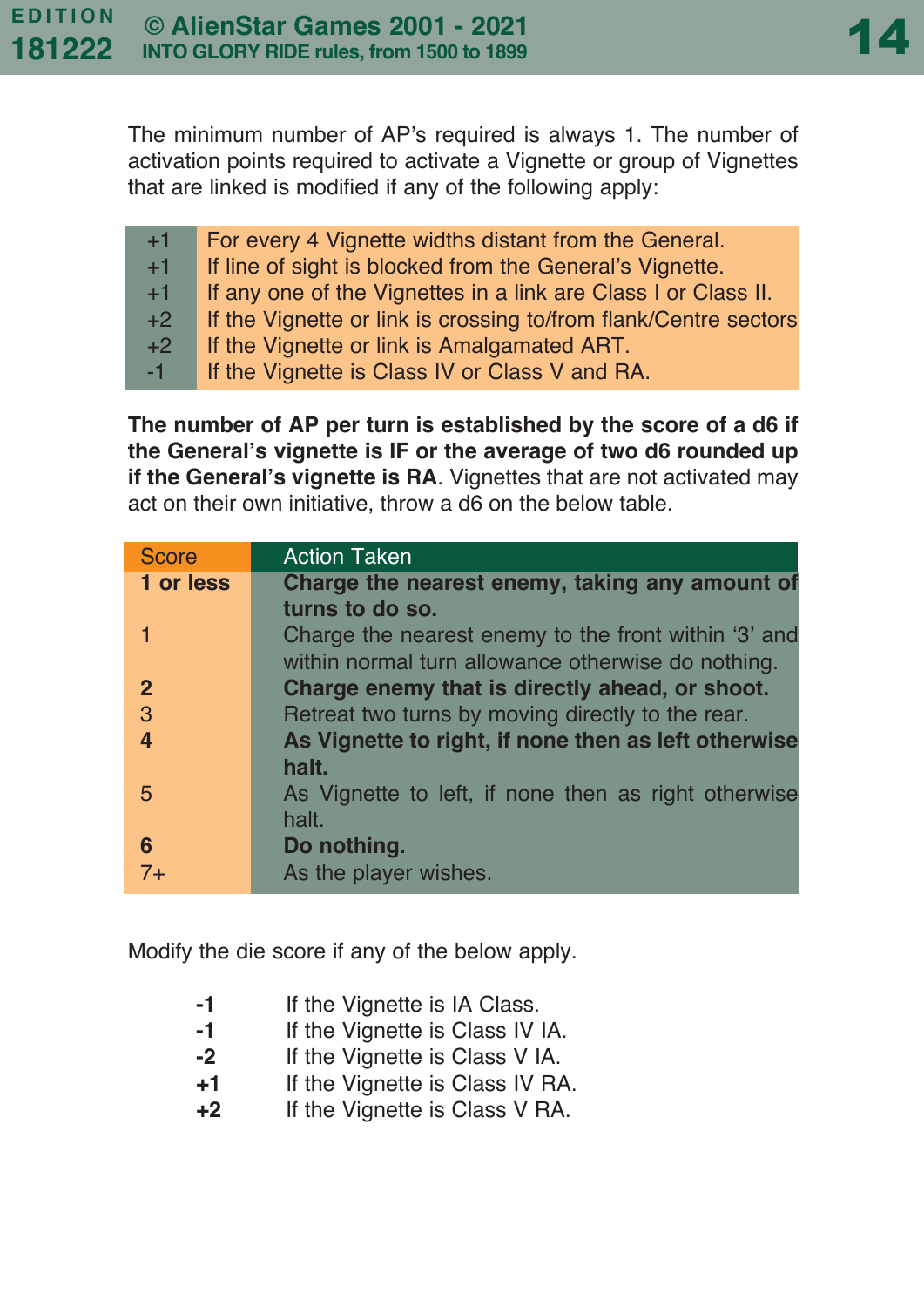Phrases like 'within 3' means 3 frontages of the Vignette. Please remember that this varies with basing option and figure scale.

#### **THE GAME TURN**

After terrain has been laid out, the players take it in turns to deploy one Vignette at a time until all deployment is completed. Then both players throw a d6, the higher score being the first to move (see The Table (Page 10). **Then on in, each player takes it in turns to go through the following sequence**.

- **A)** Activate each vignette or group of linked vignettes as in the **ACTIVATION** section as on Page 13.
- **B)** Move activated Vignettes in any order as you see fit. If contact is made with an opposing Vignette you have the option of either halting at contact or lining up the Vignettes, you may not exceeding your turn and move distance. The opponent's Vignettes are not moved except some may evade contact.
- **C)** Vignettes that are not activated and act on their own initiative carry out their action here. Vignettes acting on their own initiative can be moved in any order as required.
- **D) SHOOTING**: Any activated Vignette that can shoot and wishes to, can do so in this phase. The target my return fire if they can and wish to. See **SHOOTING** section on the next page.
- **E) MELEE**: Vignettes in contact engage in hand-to-hand combat. A move to contact is called a charge, it needs to be declared before the vignette is moved. The target of the charge may first counter-move by declaring an evade. The evade move is made before the charge move. Counter-chargers are met half way.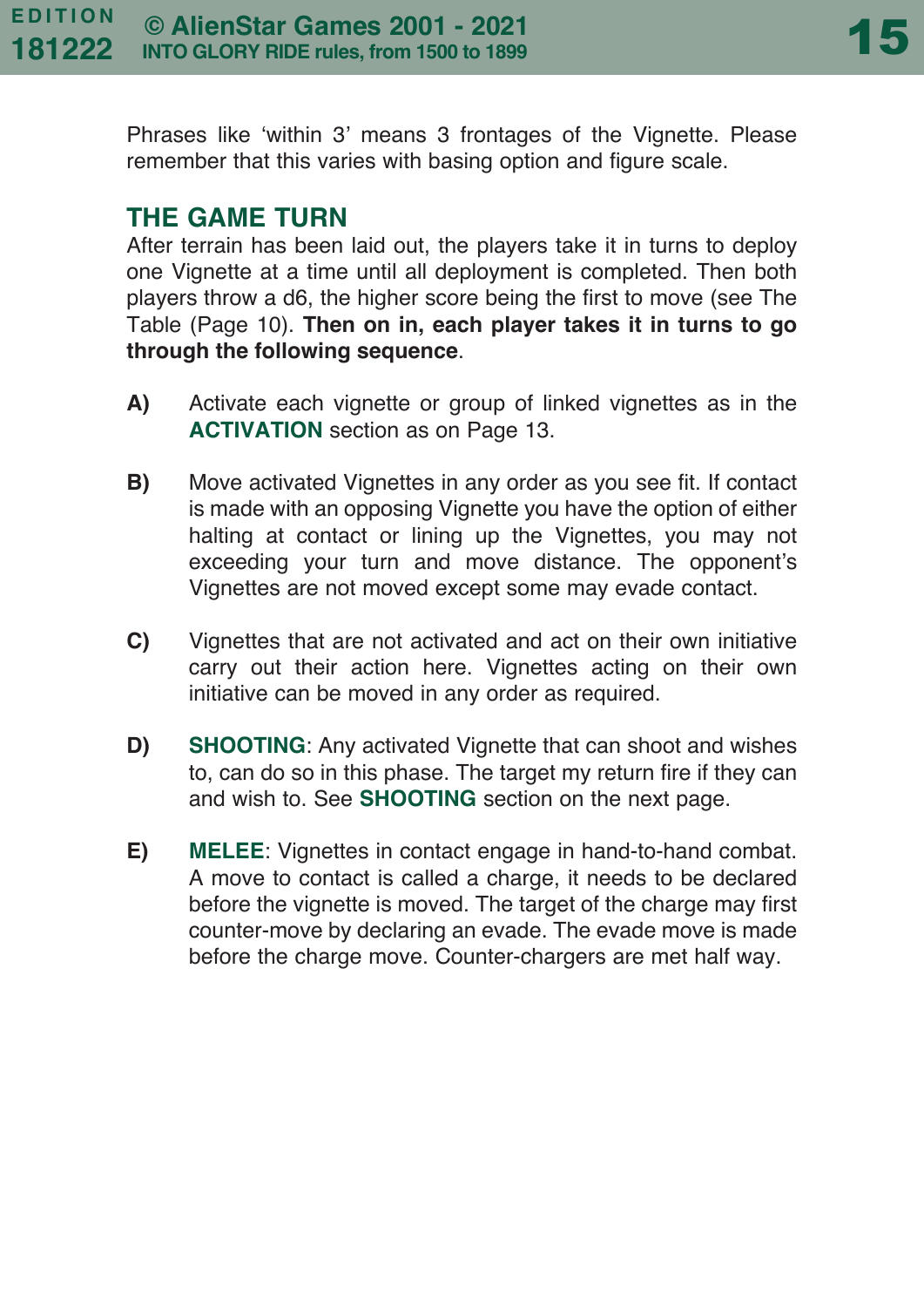#### **EVADING**

**LIN**, **LIW**, **LIS** and **VLI** may evade **HIP**. **HIS**, **HIM**, **HIW** and **HIN**. **HCC**, **HSC** may evade **HI**. The evade move is made by moving the evading vignette one full move to its rear, it still may face in the same direction. Evaders may shoot at chargers if of a class able to do so.

#### **SHOOTING**

Only **HIM**, **LIN**, **VLI**, **HSC**, **ART** and **LSC** can shoot. In real life some types of **HI** can shoot, this is generally **HIN** and **HIS** which can shoot with dart, bow or light spear. In this case the shooting is considered in support of the melee and is integrated in to melee factors. The shooting ranges in Vignette widths is as below.

|                               | <b>Epoch</b>     |   |                |      |      |
|-------------------------------|------------------|---|----------------|------|------|
| <b>Class</b>                  |                  | Ш | Ш              | IV   | V    |
| <b>Amalgamated Light ART</b>  | $3*$             | 4 | 2/6            | 3/8  | 4/16 |
| <b>Amalgamated Medium ART</b> | $\boldsymbol{4}$ | 6 | 2/8            | 3/12 | 4/18 |
| <b>Amalgamated Heavy ART</b>  | 8                | 8 | 2/10           | 3/16 | 4/24 |
| <b>HIM, Attached ART</b>      | 1                | 1 | $\overline{2}$ | 4    | 6    |
| Other (LIN, VLI, HSC, LSC)    | 1                | 1 | 2              | 4    | 6    |

\*Means shooting range as expressed as Vignette widths. The range before the slash is **Short range** and after the slash is **Long range**. Any Vignette that can shoot may shoot at Vignettes that have moved into contact with them before melee is conducted. **VLI** and **LSC** can shoot all round, others can only shoot directly ahead. Any effects are applied immediately. A Vignette that is shot at may shoot back after the shooters result is applied (if any) and if it's of a type able to shoot.

**METHOD**: Nominate the shooter and target. Make sure that the eligibility for shooting applies. Throw a die, apply any shooting conditional modifiers and consult the shooting results table.

#### **Shooting Conditional Modifiers:**

- +3 If **HIM** are shooting at any troops classed as Mounted or Animal (see Page 3) and within 1\* (see above).
- +1 If **HIM** are shooting at any troops classed as Mounted or Animal (see Page 3) and over 1<sup>\*</sup> (see above).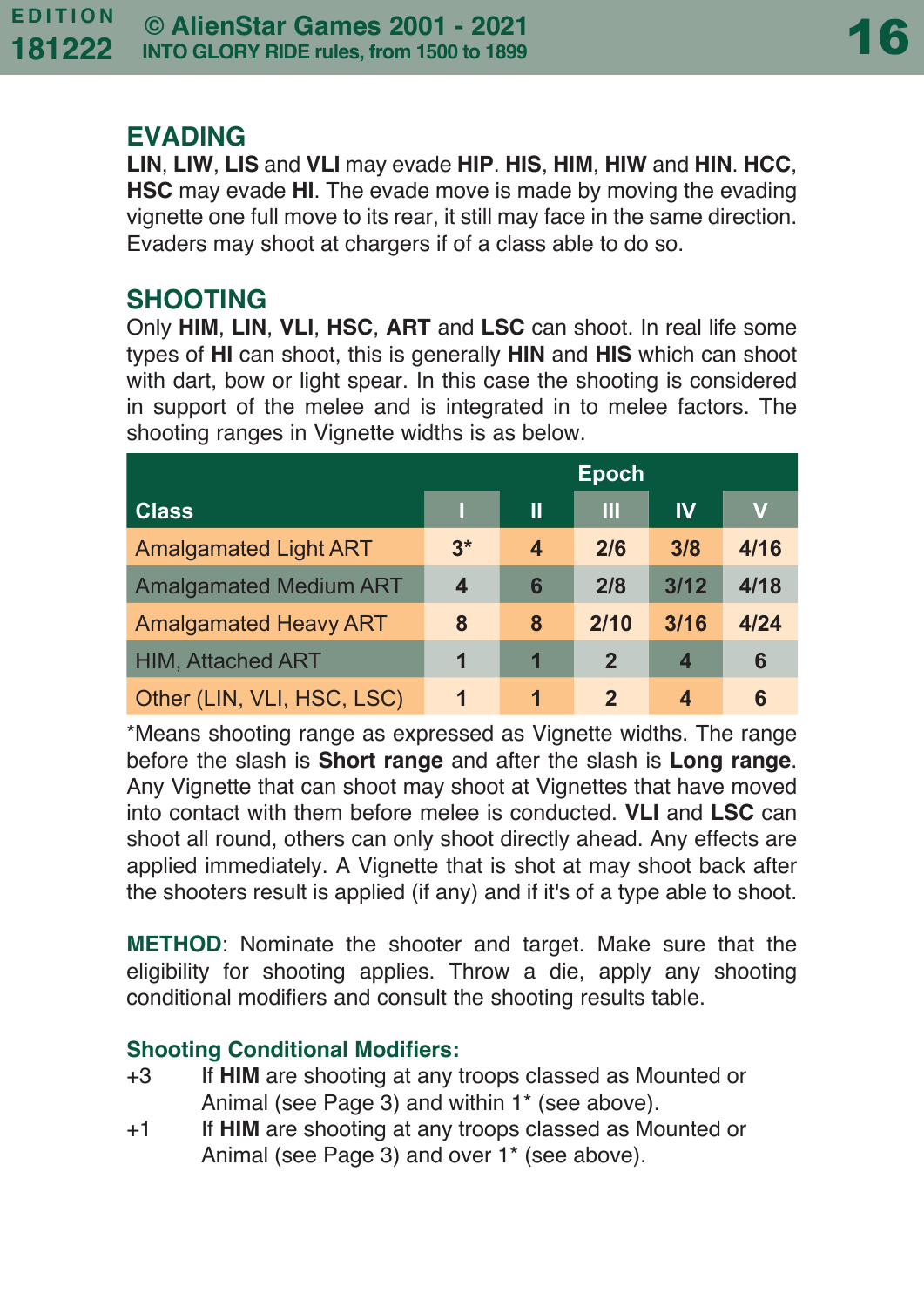- +1 If the target is **HIP**, **HIS**, **HIM** or **HIW**.
- -2 If the target ended its move in contact with the shooters. If the target then receives an **H** result due to the shooting, the target converts the **H** result into and **R** result..
- -2 If the shooters have any **c**ombat **p**enalty due to terrain.

#### **The shooting Results Table**:

|              |   | <b>Die Score</b>         |   |   |    |   |   |
|--------------|---|--------------------------|---|---|----|---|---|
|              |   | 2                        | 3 | 4 | 5  | 6 |   |
| <b>HIM</b>   | ٠ | ٠                        | R | R | RR | в | в |
| <b>Other</b> | ٠ | $\overline{\phantom{a}}$ | ۰ | н | н  | R |   |

**H** means that the target has to **Halt** and cannot move during its sides next turn. **R** means **Repulsed**, the target has to be immediately moved back one full turn. **B** means the target is **Broken** if Mounted otherwise **RR**. See **RESULTS** for definitions.

#### **MELEE**

When vignettes come into contact, melee occurs. The radical feature of this set of rules is that combat is adjudicated using only one die.

**METHOD**: Both of the vignettes in contact cross reference their General Class (Page 3) against whether their opponent is **FOOT** or **OTHER** (mounted or animal). **ADD** its Integrity Class (Page 8). The result is the **Base Combat Factor** (**BCF**).

| <b>Class</b> | <b>vs Foot</b> | <b>vs Other</b> | <b>Disadvantaged if fighting</b> |
|--------------|----------------|-----------------|----------------------------------|
| <b>HIP</b>   | 4              | 6               | HIW, LIW, CAT.                   |
| <b>HIS</b>   | 4              | 4               | HIW, LIW, CAT.                   |
| <b>HIN</b>   | 5              | 4               | LIW, CAT.                        |
| <b>HIW</b>   | 4              | 4               | LIS, CAT.                        |
| <b>HIM</b>   | 2              | $\mathcal{P}$   | MTD.                             |
| LIW          | 2              | $\mathcal{P}$   | MTD.                             |
| <b>LIS</b>   | 3              | $\mathcal{P}$   | CAT.                             |
| LIN          | 3              | 2               | MTD.                             |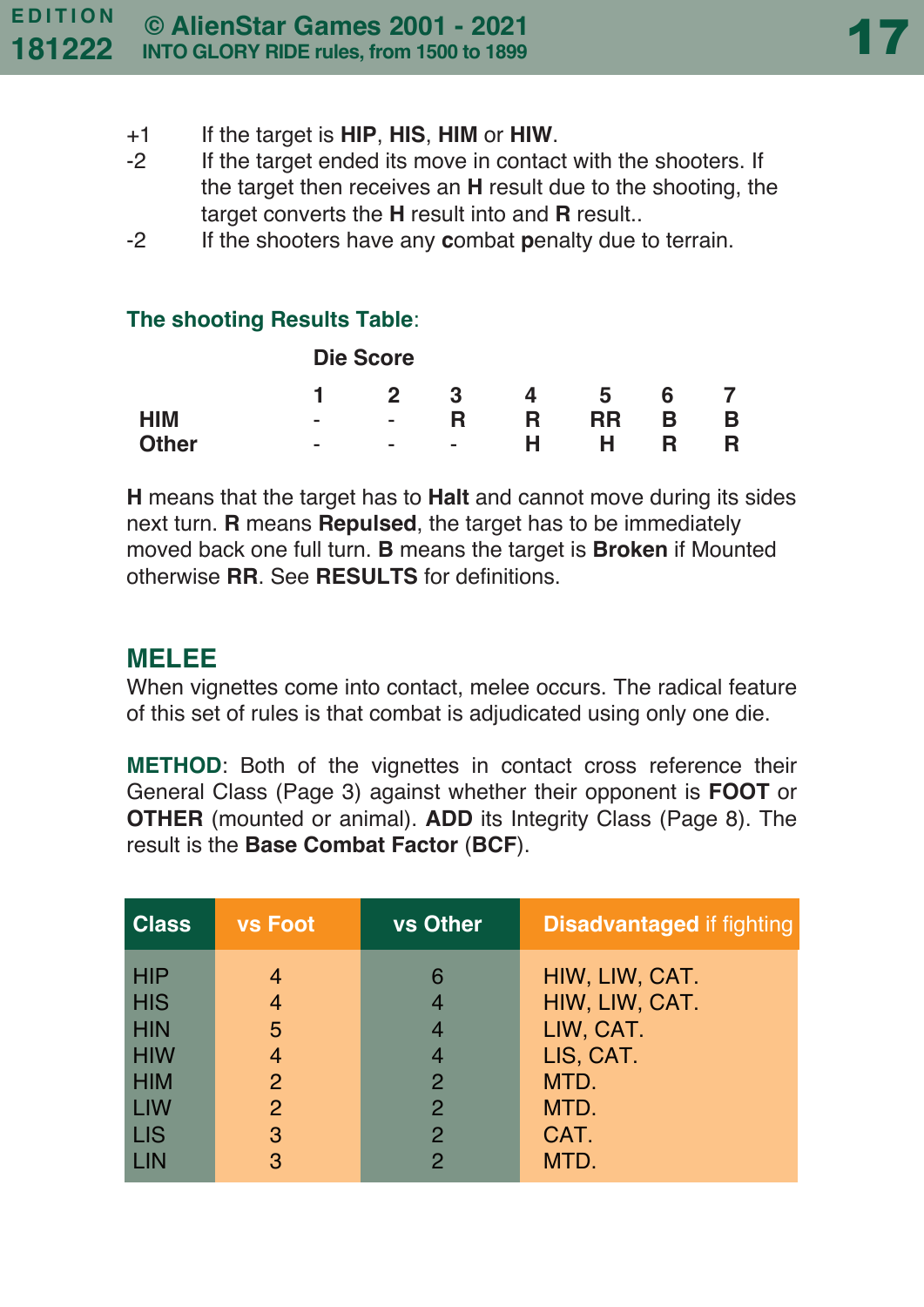| VLI        |               |               | MTD.           |
|------------|---------------|---------------|----------------|
| <b>CAT</b> |               |               | EL, HIW, LIW.  |
| <b>HCC</b> | 3             | 3             | FL.            |
| <b>HSC</b> | $\mathcal{P}$ | 2             | CAT, EL.       |
| <b>LSC</b> | $\mathcal{P}$ | $\mathcal{P}$ | EL.            |
| <b>PEL</b> |               |               | LIS, LIN, VLI. |

**BOTH** vignettes in contact now modify their **Base Combat Factor** (**BCF**) and apply any applicable melee conditional modifiers both as below. Start at the top of the below table, working down and applying the results to both immediately as you go.

### **Melee Conditional Modifiers**

| -н   | Reduce the base combat factor $(BCF)$ by a half rounding<br>down if the vignette in a melee has a combat penalty as<br>described in MOVEMENT on Page 11.                                                                                                    |
|------|-------------------------------------------------------------------------------------------------------------------------------------------------------------------------------------------------------------------------------------------------------------|
| -н   | Reduce the base combat factor (BCF) by half rounding<br>down if HIP, HIS, HIN, HIW, HIM or CAT is contacted by<br>an opponent in flank/rear or front and flank                                                                                              |
| -н   | If Disadvantaged (p16).                                                                                                                                                                                                                                     |
| $-2$ | If your vignette is overlapped by an opposing vignette<br>that is contiguous to the vignette in contact to the front.<br>The overlapping vignette must have a total modified<br>combat factor that is at least half the vignette that it is<br>overlapping. |
| $-1$ | For every RR or two R accumulated if RA class troops.                                                                                                                                                                                                       |
| $-1$ | For every R result accumulated if IF class troops. An RR<br>result is counted as two <b>R</b> results.                                                                                                                                                      |
| $+H$ | If the vignette is supported by a friendly vignette that is<br>support-linked and is placed immediately to its rear. Add<br>half of the supporting vignette's base CF rounded down.                                                                         |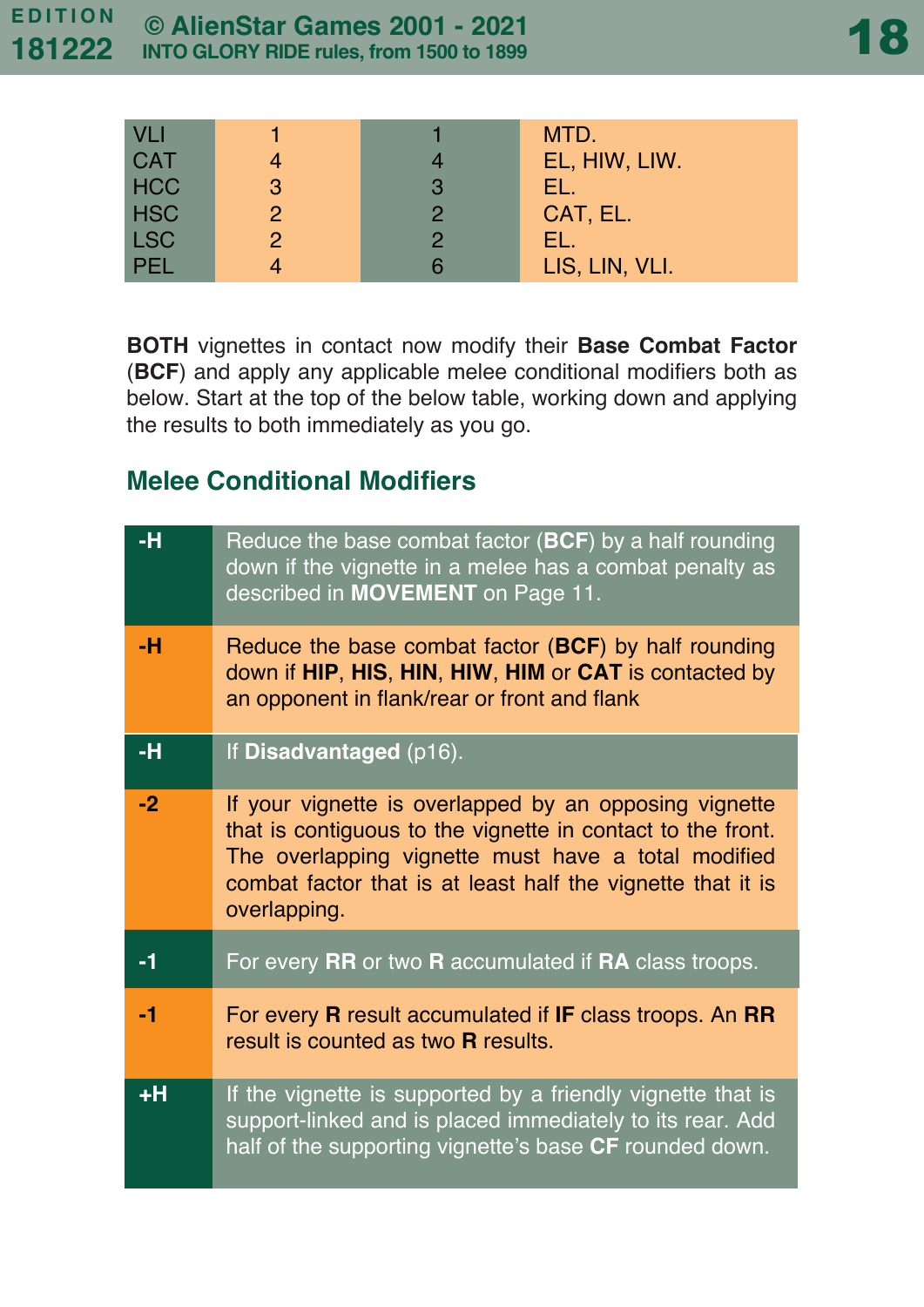**HIN** can only be support-linked by **ONE** vignette of **LIN** or **VLI**. **HIP** by **HIP** or **VLI**. **HIM** by **HIM** or **VLI**. **HIS** by **LIN** or **VLI**. **LIS** by **LIS** or **VLI**.

Your **CF** can go negative.

A vignette fights the opponent with which it shares most base contact. If a vignette is contacted by multiple melee opponents, it fights against one only, the others supporting.

If a vignette has a Disadvantage because it is fighting **HIW** or **LIW**, the disadvantage **ONLY** applies in the initial turn of contact.

**NEXT:** Throw a **d6**. If the score is 1 or 2, then add 1 to the **CF**, if the score is 3 or 4, add 2 to the **CF**. If the score is 5 or 6 add 3 to the **CF**.

#### **RESULTS**

The player whose turn it is now compares his score with that of the opponent and then consults the results of contact as below.

|              | <b>Your Vignette</b> | <b>Opponents Vignette</b> |
|--------------|----------------------|---------------------------|
| -4 or less   | <b>BREAK</b>         | see below                 |
| $-1$ to $-3$ | <b>REPULSED</b>      | see below                 |
|              | <b>STAND</b>         | <b>STAND</b>              |
| $+1$ to $+3$ | see below            | <b>REPULSED</b>           |
| +4 or more.  | see below            | <b>BREAK</b>              |

'**Your Vignette**' refers to the vignette of the side whose turn it is currently.

**STAND:** The vignette Stands its ground and remains where it is. It will act as the player wishes and according to the rules of activation.

**REPULSED**: This means the vignette is Repulsed and has to be immediately moved back the distance of one full turn and end facing opponents. If the opponents are **IF Class III**, **IV** or **V** they must follow up a full move, even if this means they may still maintain contact.

**BREAK**: The vignette is broken in route and is removed from play. For effect, the vignette can be turned about and make a few full moves for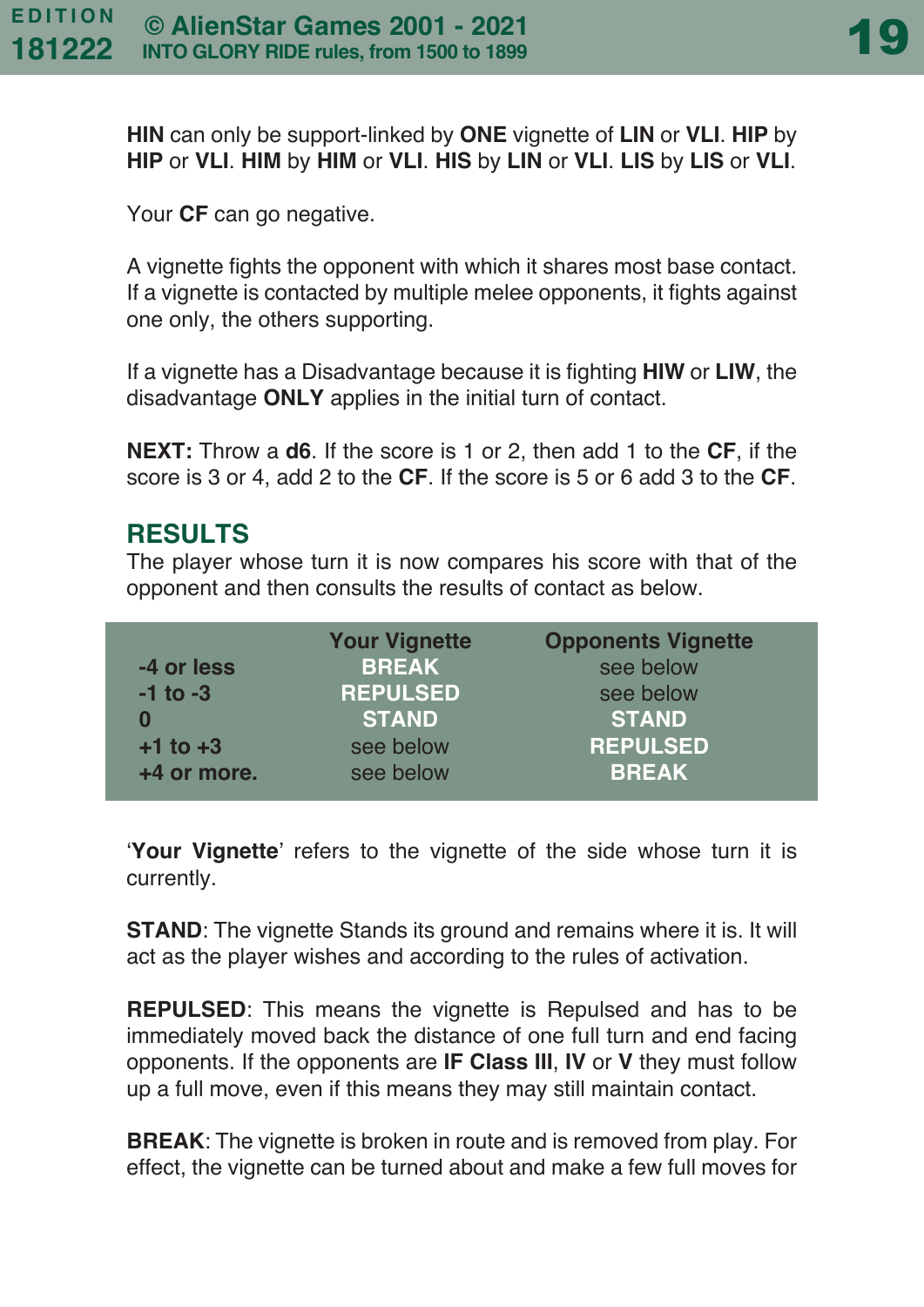a couple of turns fanning out the figures if this is possible. **LSC**, **LIS**, **LIN**, **LIW** and **VLI** getting this result when fighting any **HI** or any elephants convert this in to an **RR** (double R) result instead unless the vignettes cf has already been reduced to half or less (round up) in which case the B result stands. This is treated as two simultaneous **R** results as above.

**RR**: (From Shooting - Page 15/16) The vignette is Repulsed and has to be immediately moved back the distance of **TWO** full turns and end facing opponents. If you or the opponents are **IF Class III**, **IV** or **V** they must follow up a full move. If a vignette receiving an **R** or **RR** result means that their **R** or **RR** move will take them into friends the **R** or **RR** result is converted into a **B** result if the distance between them is half of the R or **RR** move or less. Don't have your second line too close.

#### **Recording and Recovery of R and RR results**

On Page 17 there are two melee conditional modifiers that reduce a vignettes **cf** due to the accumulation of **R** and **RR** results. For every turn an activated vignette is not involved with combat, movement or is shot at, it can cancel out an accumulated -1. This action, called rallying, will encourage players to keep pressure on opposing vignettes in the attempt to wear them down. Also, keep a reserve of fresh troops and commit them to battle at the appropriate time. This is an optional rule.

As a suggestion, to record **R** and **RR** results use small coloured elastic bands. When a vignette gets an **R** result, place a coloured band on the vignette. When a vignette cancels out a **-1**, remove one band. If the vignette is IF class, count an **RR** result as two **R** results. This is an optional rule.

#### **VICTORY**

When at least a third (round up) of the vignettes of the **MBL** are broken (**B** result), **OR** when any one of the army's key vignettes (see army list) get a **B** result, **OR** when the General's vignette receives a **B** result that side has lost. If your army is allowed to deploy in multiple lines, the side is defeated when any vignette of the last line is broken. Remember, fortune favours the brave, the same with these rules.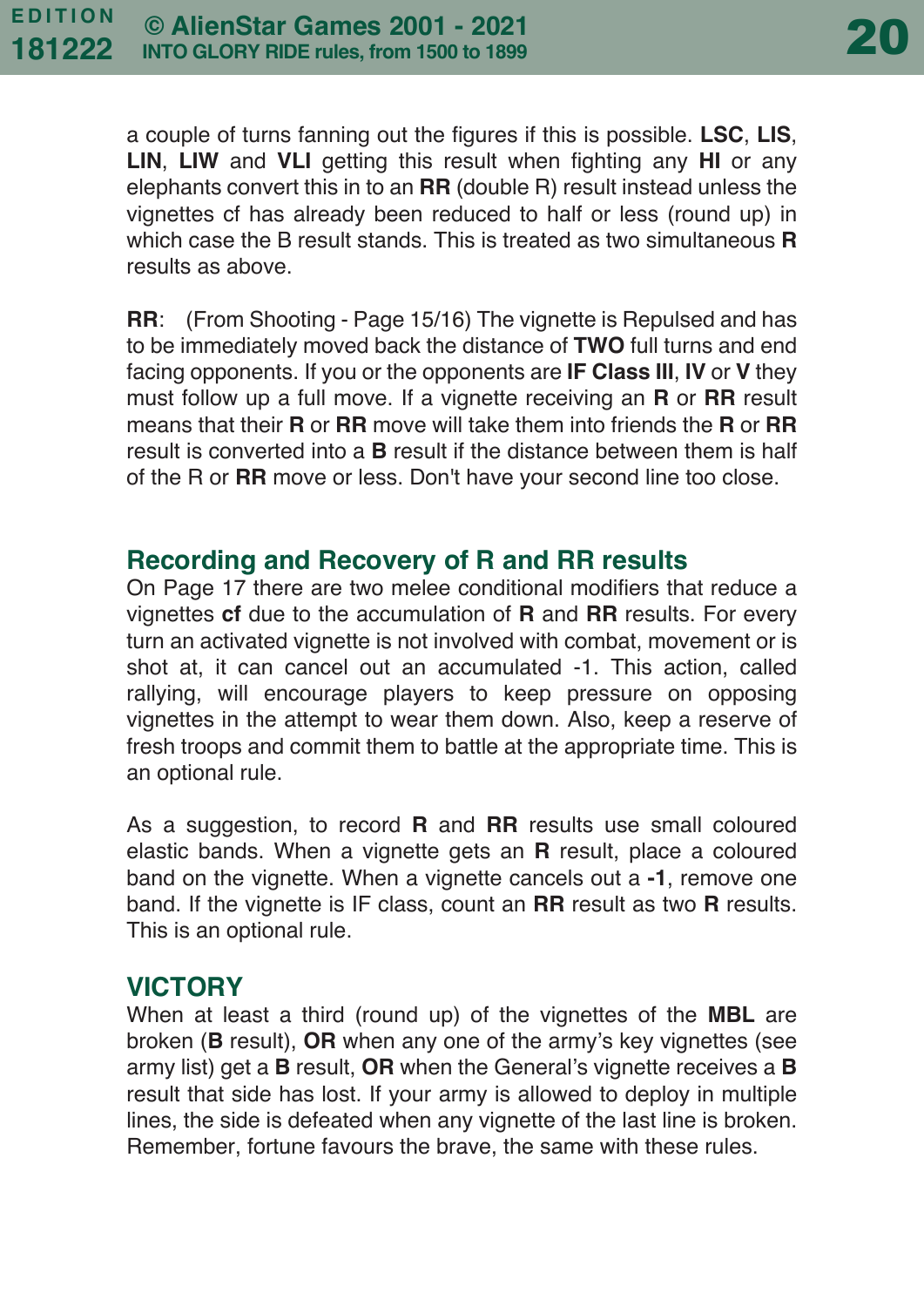#### **FIELD DEFENCES**

Some troops had the historical use of static field defences such as stakes and palisade. Vignettes using such defences may not move when deployed and must have the defences reproduced by model to their front. A new combat conditional modifier needs to be introduced as follows:

-1 If in melee with a Vignette that is protected by static field defences such as stakes or palisade.

#### **DETACHMENTS.**

A Wing, including Vignettes of the MBL that extend into the Flank Sectors can be detached from the MBL and separate themselves from the MBL by any distance. A detachment may cross into other Sectors. Increase activation points by 1 when activating a detachment. Detachments are ideal for flanking manoeuvres but may leave your own flanks exposed. This is an optional rule.

### **CONVERSION**

You may find the following chart helpful when moving from one set of rules to another. For now we'll have to limit the chart to DBA/DBM as these are the most popular rules used in the UK.

|            | <b>DBA/DBM</b> |            | <b>DBA/DBM</b>          |
|------------|----------------|------------|-------------------------|
| <b>HIP</b> | Pikes          | <b>KAT</b> | Knights (S)             |
| <b>HIS</b> | Spears         | <b>HCC</b> | Knights                 |
| <b>HIM</b> | <b>Bows</b>    | <b>HSC</b> | Cavalry                 |
| <b>HIN</b> | <b>Blades</b>  | <b>LSC</b> | <b>Light Horse</b>      |
| <b>LIS</b> | Auxilia (S)    | PEL        | Elephants (S)           |
| LIN        | Auxilia        | <b>IND</b> | Elephants               |
| <b>LIW</b> | Warband        | <b>AFR</b> | Elephants (I)           |
| <b>HIW</b> | Warband (S)    | <b>SCH</b> | <b>Scythed Chariots</b> |
| <b>VLI</b> | Psiloi         | <b>CAM</b> | Cavalry                 |

I hope that this will prove useful as a general guide, you'll be able to fit in more as you see appropriate. In the near future (i.e. when time permits, we'll do a conversion chart for DBR as well.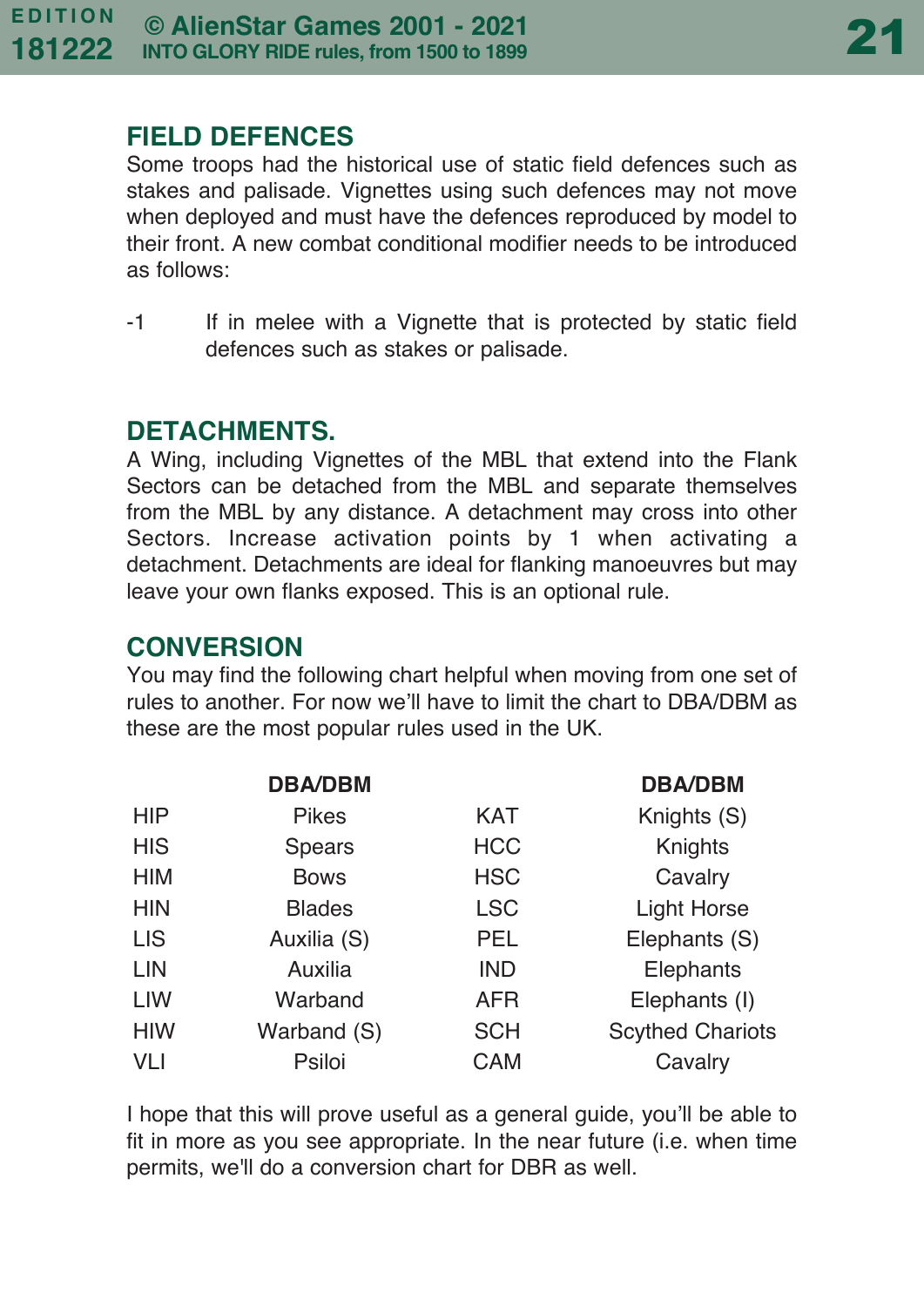#### **EXAMPLE TROOP TYPES**

Here's a rough guide so you can see how things work during the 400 years of this game. The format goes:

(General Class-Integrity Class-Formal/InFormal). AA is Attached Artillery and ART is Amalgamated Artillery (see Page 6). E means Epoch.

| <b>LAYOUT</b>            | <b>EXAMPLE</b>                                                                                                     |  |  |
|--------------------------|--------------------------------------------------------------------------------------------------------------------|--|--|
| (HIP-IV-RA)              | <b>Swiss Pike</b>                                                                                                  |  |  |
| (CAT-IV-IA)              | <b>Gendarmes</b>                                                                                                   |  |  |
| $(HIP-III-IA)+AA(EII)^*$ | Pike and musket block ECW. With this type<br>of Vignette, you can use some musket<br>figures flanking the Pikemen. |  |  |
| (HIN-V-RA)               | The Ii (pronounced 'ee') Red Devils.                                                                               |  |  |
| (HIM-III-RA)EI           | Arquebusiers at Sekigahara.                                                                                        |  |  |
| (HIM-III-RA)EIII         | French Napoleonic Line Infantry.                                                                                   |  |  |
| (VLI-III-RA)EIII         | Voltiguers.                                                                                                        |  |  |
| $(LSC-IV-IA)$            | Boers.                                                                                                             |  |  |
| $(LSC-IV-IA)$            | Hussars.                                                                                                           |  |  |
| (HCC-IV-RA)              | The Heavy Brigade.                                                                                                 |  |  |
| (HIM-III-RA)EIV          | <b>ACW Line.</b>                                                                                                   |  |  |
| $(HSC-II-IA)$            | Confederate Cavalry.                                                                                               |  |  |
| (LIW-V-RA)               | Zulus.                                                                                                             |  |  |
| (HIM-IV-RA)EV            | British Colonials in South Africa.                                                                                 |  |  |
| (ART-III-RA)EII          | Napoleons Grande Battery.                                                                                          |  |  |

\*Counts as two Vignettes (as per Page 7, see also page 6). AA Vignettes are merged with the Vignettes to which they are attached requiring only to be represented by 1 Vignette. AA are not as effective in shooting as ART, but, benefit in melee in effect fighting as the Vignette to which they are attached.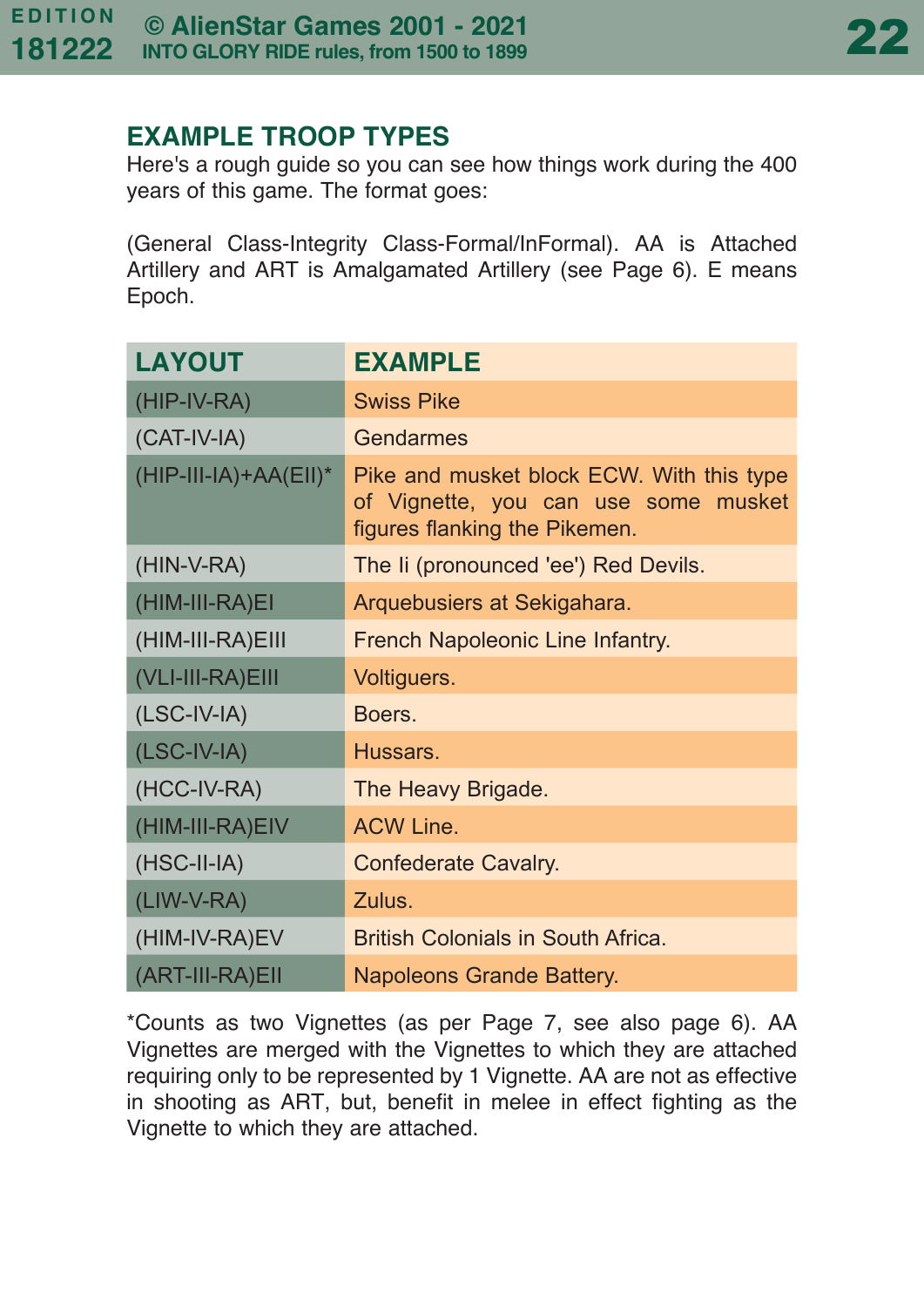#### **LARGER ARMIES**

I mean, you want more. No problem. Just use multiples of 12, so you can have an army of 12, 24 or even 36 Vignettes. That doesn't sound that big, depends on what basing option you choose to use (see Page7).

#### **WHAT TABLE SHALL I USE?**

The below table gives you further details on what table, Tile and Flank sector size you can use when using different options and scales. I hope it is self explanatory.

|                                        | <b>Table Size (Feet and cms)</b> |           |                     |            |  |
|----------------------------------------|----------------------------------|-----------|---------------------|------------|--|
| <b>Basing Option</b>                   | 4'x4'                            | 6'x4'     | 8'x4'               | 8'x5'      |  |
|                                        | 120 x 120                        | 180 x 120 | 240 x 120 240 x 150 |            |  |
| 25mm Option1                           | Yes                              | Yes       | <b>No</b>           | No         |  |
| 25mm Option2                           | N <sub>o</sub>                   | Yes       | <b>Yes</b>          | Yes        |  |
| 25mm Option3                           | N <sub>o</sub>                   | <b>No</b> | Yes                 | Yes        |  |
|                                        |                                  |           |                     |            |  |
| 15mm Option1                           | <b>Yes</b>                       | <b>No</b> | <b>No</b>           | No         |  |
| 15mm Option2                           | Yes                              | Yes       | No.                 | No         |  |
| 15mm Option3                           | N <sub>o</sub>                   | Yes       | Yes                 | No         |  |
|                                        |                                  |           |                     |            |  |
| Option1<br>6 <sub>mm</sub>             | Yes                              | <b>No</b> | N <sub>0</sub>      | No         |  |
| Option <sub>2</sub><br>6 <sub>mm</sub> | Yes                              | <b>No</b> | <b>No</b>           | No         |  |
| Option3<br>6 <sub>mm</sub>             | Yes                              | Yes       | <b>No</b>           | No         |  |
|                                        |                                  |           |                     |            |  |
| <b>Tile Size</b>                       | 12"                              | 12"       | 16"                 | 16" or 20" |  |
| <b>Flank Sector</b>                    | 30cm                             | 45cm      | 60cm                | 60cm       |  |

#### **CONTACT US**

We value your comments, playing experience and feedback. If you would like to email us please do so.

Email: office@alienstargames.com Web: www.alienstargames.com

© AlienStar Games 2021. Although this publication is free, it is not in the public domain. AlienStar Games own the copyright. AlienStarGames.com (and its content), AlienStarGames.com (and its content) and AlienStarGames are owned by Chris Bryant. This